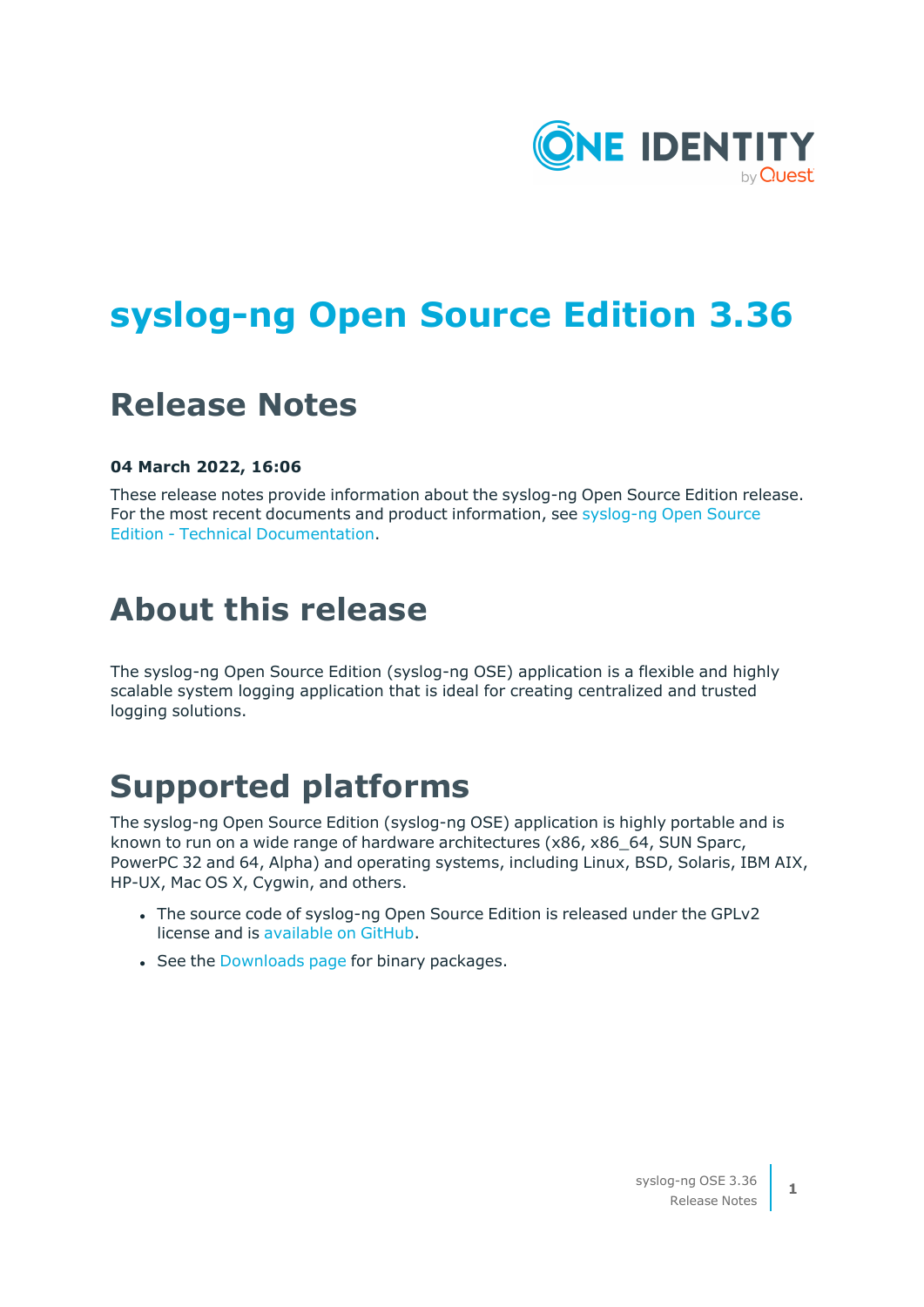# **New features in syslog-ng Open Source Edition version 3.36**

This section lists the most recent changes of syslog-ng Open Source Edition (syslogng OSE).

#### <sup>l</sup> **New source: mqtt()**

You can use the mqtt() source to fetch messages from MQTT brokers.

#### <sup>l</sup> **New destination: discord()**

The discord() destination driver sends messages to [Discord](https://discord.com/) using Discord [Webhook](https://discord.com/developers/docs/resources/webhook).

#### <sup>l</sup> **New parser: fortigate-parser()**

The Fortigate parser can parse the log messages of FortiGate/FortiOS (Fortigate Next-Generation Firewall (NGFW)). These messages do not completely comply with the syslog RFCs, making them difficult to parse. The fortigate-parser() of syslog-ng OSE solves this problem, and can separate these log messages to name-value pairs. For details on using value-pairs in syslog-ng OSE see Structuring macros, metadata, and other value-pairs. The parser can parse messages in the following format:

#### <sup>l</sup> **New parser: regexp-parser()**

The syslog-ng OSE application can parse fields from a message with the help of regular expressions. This can be also achieved with the match() filter, by setting the store-matches flag, but the regexp-parser() offers more flexibility, like multiple patterns and setting the prefix of the created name-value pairs.

#### <sup>l</sup> **New filter: rate-limit()**

Limits messages rate based on arbitrary keys in each message.

#### <sup>l</sup> **New options for the kafka() destination C implementation**

Options batch-lines() and batch-timeout() have been added.

#### <sup>l</sup> **New options for the kafka() destination C implementation**

Options batch-lines() and batch-timeout() have been added.

#### <sup>l</sup> **New option value: transport("text-with-nuls")**

text-with-nuls: Allows embedded **NUL** characters in the message from a TCP source, that is, syslog-ng OSE will not delimiter the incoming messages on **NUL** characters, only on **newline** characters (contrary to tcp transport, which splits the incoming log on **newline** characters and **NUL** characters).

#### <sup>l</sup> **New option for file() destination: symlink-as()**

The configured file name will be used as a symbolic link to the last created file by file destination.

#### <sup>l</sup> **New options for redis() destination driver**

Added workers() and Match mode support to the Redis destination driver.

#### <sup>l</sup> **New --remove-orphans option in syslog-ng-ctl stats**

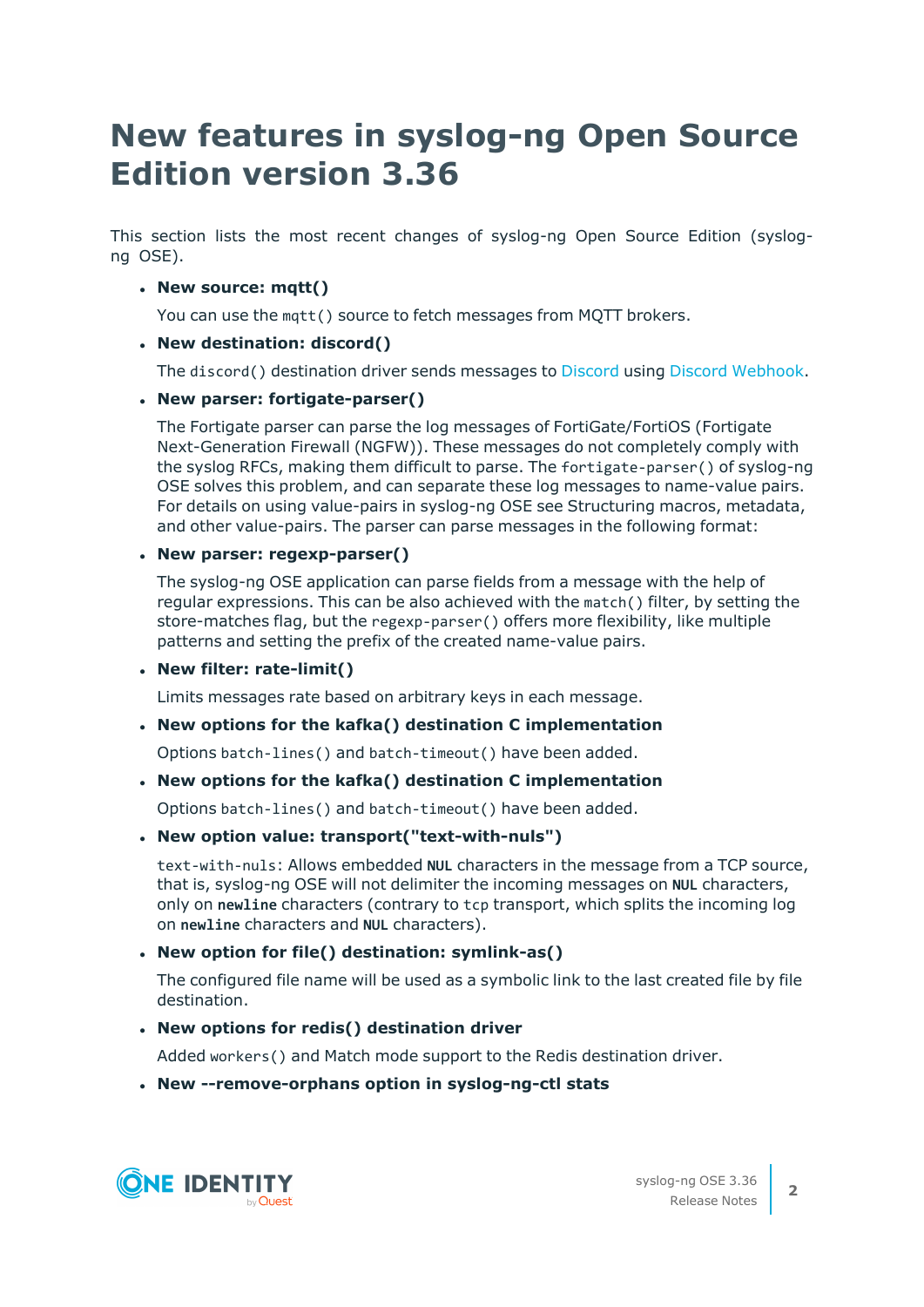New option --remove-orphans has been added to the stats command.

#### <sup>l</sup> **New options for the mongodb() destination**

Options collection() and workers() have been added.

#### <sup>l</sup> **disk-buffer() has been updated**

New option: truncate-size-ratio(), and other changes.

#### <sup>l</sup> **time-reopen() option on multiple drivers**

The time-reopen() option was only configurable on the global options{} level. Now every driver, which utilizes it can configure it on the driver level.

#### <sup>l</sup> **New flag(): no-rfc3164-fallback**

This flag allows to attempt parsing RFC5424 first without an automatic fallback to RFC3164.

#### <sup>l</sup> **New TLS option: keylog-file()**

This option enables saving TLS secrets (decryption keys) for a given source or destination, which can be used to decrypt data with, for example, Wireshark. The given path and name of a file will be used to save these secrets.

#### <sup>l</sup> **Other enhancements**

- Monitoring Metrics: message size and EPS.
- Update the no-parse flag.
- Added a note to the disk-buffer() dir() path.
- Added macOS and NetBSD to the system() source.

## **Resolved issues**

For a detailed list of issues resolved in this release, see [syslog-ng](https://github.com/syslog-ng/syslog-ng/releases) Releases page.

# **Known issues**

For a detailed list of issues resolved in this release, see the [syslog-ng](https://github.com/syslog-ng/syslog-ng/issues) Issues page.

# **Product licensing**

Starting with version 3.2, the syslog-ng Open Source Edition application is licensed under a combined LGPL+GPL license. The core of syslog-ng OSE is licensed under the GNU Lesser General Public License Version 2.1 license, while the rest of the codebase is licensed under the GNU General Public License Version 2 license.

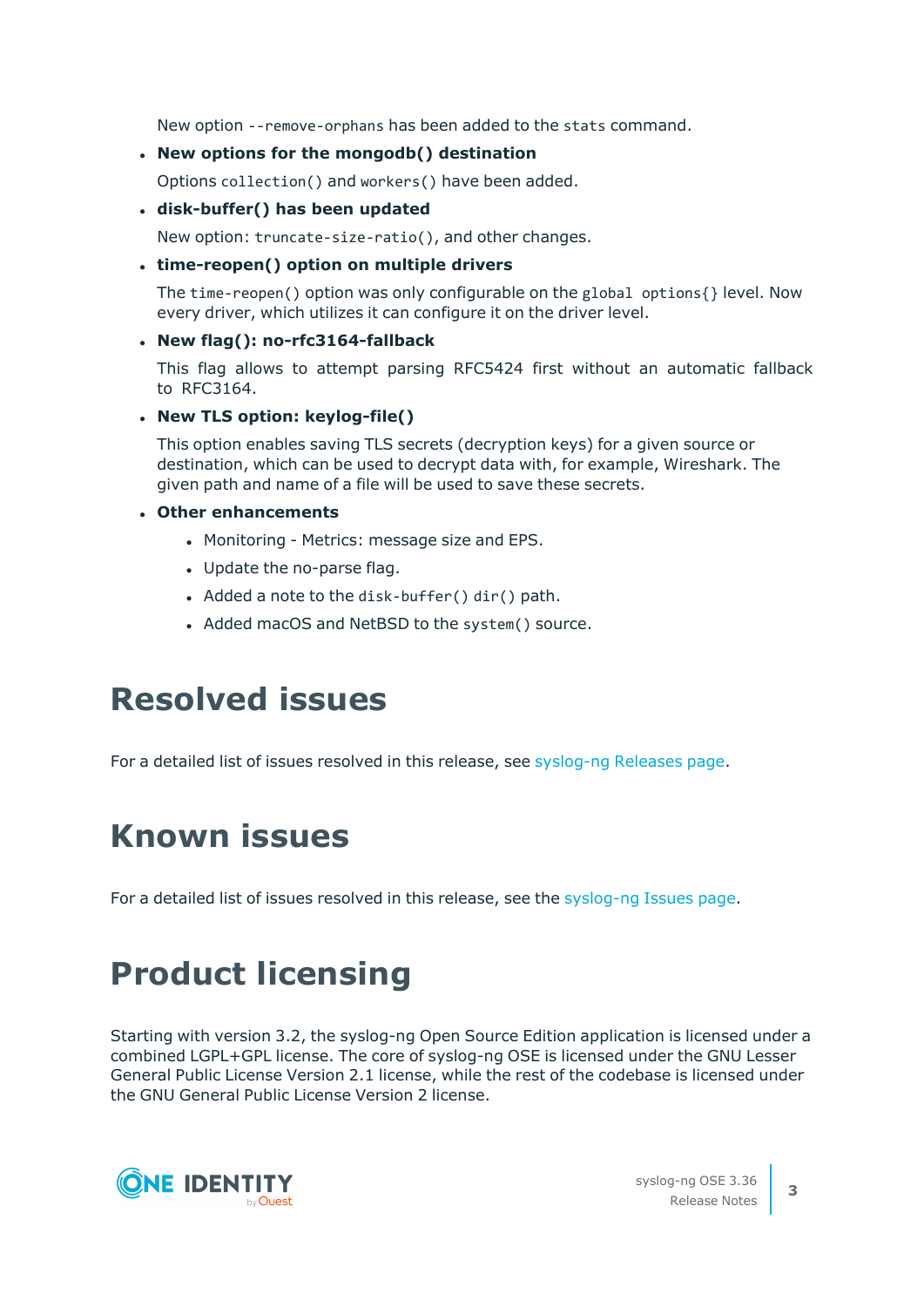NOTE: Practically, the code stored under the lib directory of the source code package is under LGPL, the rest is GPL.

For details about the LGPL and GPL licenses, see GNU Lesser [General](#page-11-0) Public License and GNU [General](#page-5-0) Public License, respectively.

# **Upgrade and installation instructions**

To install or upgrade syslog-ng Open Source Edition (syslog-ng OSE), follow the instructions in the syslog-ng OSE Administration Guide.

## **More resources**

Additional information is available from the following:

• Online product [documentation](https://syslog-ng.com/)

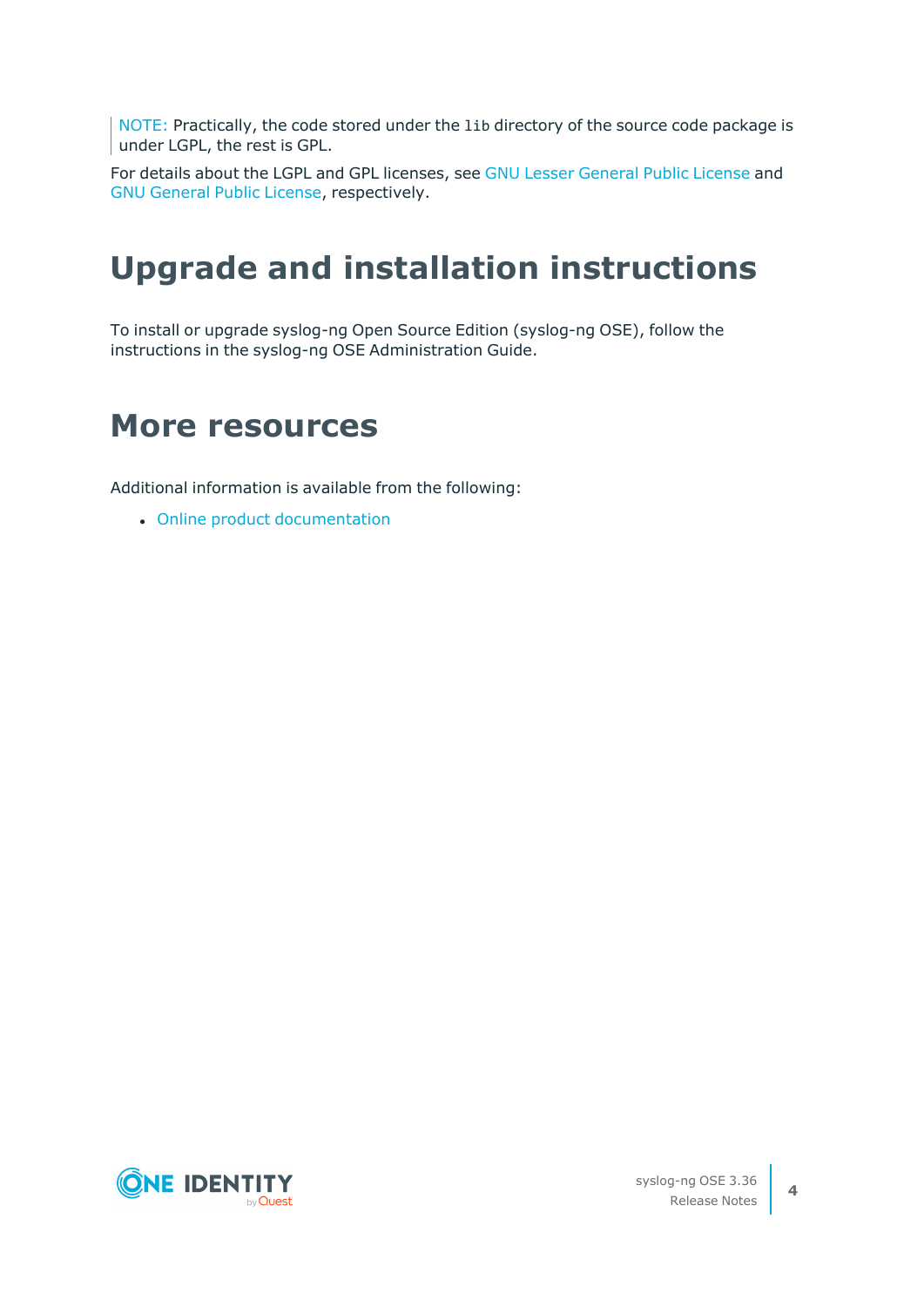## **About us**

One Identity solutions eliminate the complexities and time-consuming processes often required to govern identities, manage privileged accounts and control access. Our solutions enhance business agility while addressing your IAM challenges with on-premises, cloud and hybrid environments.

## **Contacting us**

For sales and other inquiries, such as licensing, support, and renewals, visit [https://www.oneidentity.com/company/contact-us.aspx.](https://www.oneidentity.com/company/contact-us.aspx)

## **Technical support resources**

Technical support is available to One Identity customers with a valid maintenance contract and customers who have trial versions. You can access the Support Portal at [https://support.oneidentity.com/.](https://support.oneidentity.com/)

The Support Portal provides self-help tools you can use to solve problems quickly and independently, 24 hours a day, 365 days a year. The Support Portal enables you to:

- Submit and manage a Service Request
- View Knowledge Base articles
- Sign up for product notifications
- Download software and technical documentation
- View how-to videos at [www.YouTube.com/OneIdentity](http://www.youtube.com/OneIdentity)
- Engage in community discussions
- Chat with support engineers online
- View services to assist you with your product

## **Third-party contributions**

This appendix includes the open source licenses and attributions applicable to syslog-ng Open Source Edition.

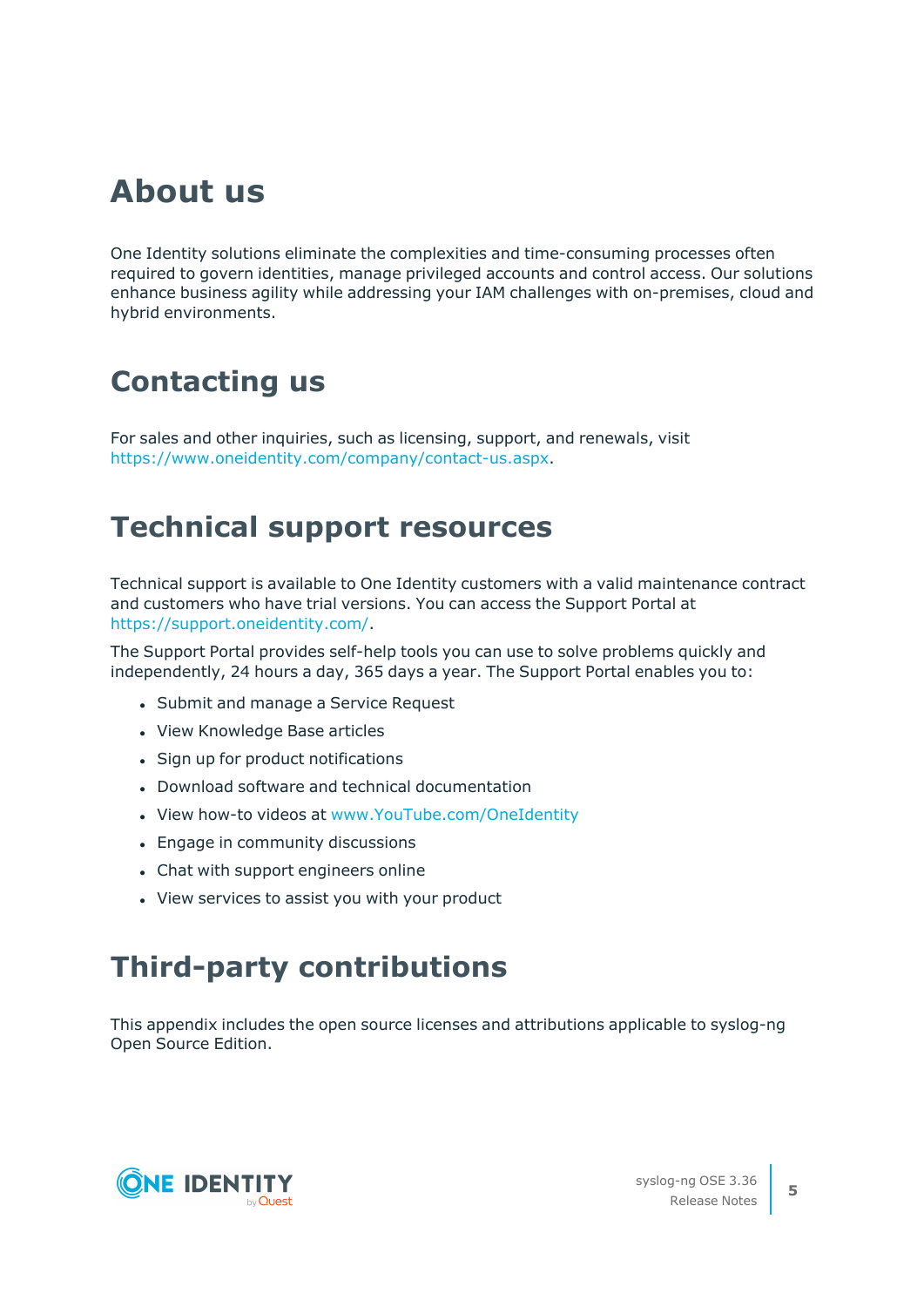## <span id="page-5-0"></span>**GNU General Public License**

Version 2, June 1991

1989, 1991 Free Software Foundation, Inc.

Free Software Foundation, Inc. 51 Franklin Street, Fifth Floor, Boston, MA 02110-1301 USA

Everyone is permitted to copy and distribute verbatim copies of this license document, but changing it is not allowed.

Version 2, June 1991

### **Preamble**

The licenses for most software are designed to take away your freedom to share and change it. By contrast, the GNU General Public License is intended to guarantee your freedom to share and change free software - to make sure the software is free for all its users. This General Public License applies to most of the Free Software Foundation's software and to any other program whose authors commit to using it. (Some other Free Software Foundation software is covered by the GNU Library General Public License instead.) You can apply it to your programs, too.

When we speak of free software, we are referring to freedom, not price. Our General Public Licenses are designed to make sure that you have the freedom to distribute copies of free software (and charge for this service if you wish), that you receive source code or can get it if you want it, that you can change the software or use pieces of it in new free programs; and that you know you can do these things.

To protect your rights, we need to make restrictions that forbid anyone to deny you these rights or to ask you to surrender the rights. These restrictions translate to certain responsibilities for you if you distribute copies of the software, or if you modify it.

For example, if you distribute copies of such a program, whether gratis or for a fee, you must give the recipients all the rights that you have. You must make sure that they, too, receive or can get the source code. And you must show them these terms so they know their rights.

We protect your rights with two steps:

- 1. copyright the software, and
- 2. offer you this license which gives you legal permission to copy, distribute and/or modify the software.

Also, for each author's protection and ours, we want to make certain that everyone understands that there is no warranty for this free software. If the software is modified by someone else and passed on, we want its recipients to know that what they have is not the original, so that any problems introduced by others will not reflect on the original authors' reputations.

Finally, any free program is threatened constantly by software patents. We wish to avoid the danger that redistributors of a free program will individually obtain patent licenses, in effect making the program proprietary. To prevent this, we have made it clear that any patent must be licensed for everyone's free use or not licensed at all.



**6**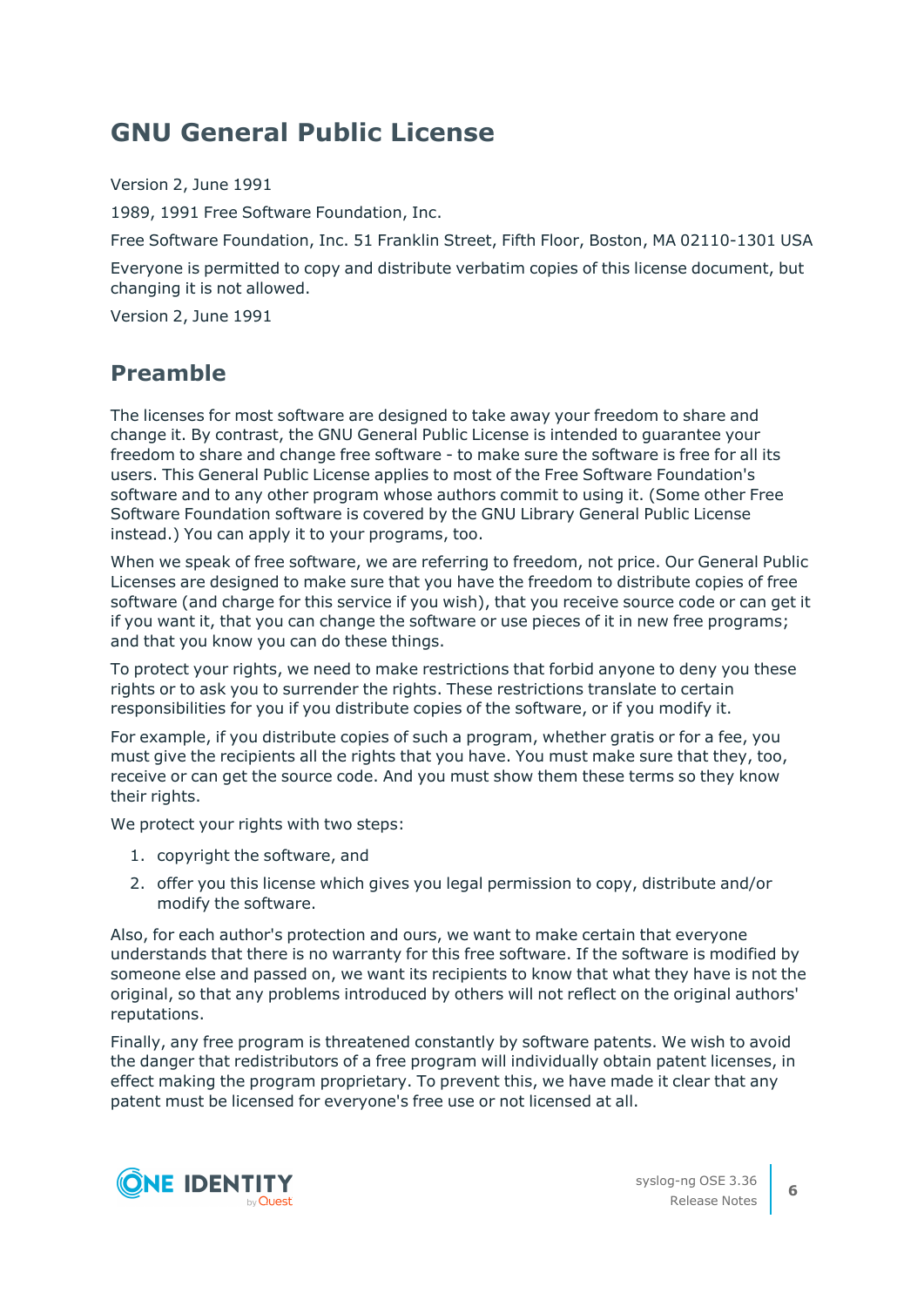The precise terms and conditions for copying, distribution and modification follow.

### **TERMS AND CONDITIONS FOR COPYING, DISTRIBUTION AND MODIFICATION**

### **Section 0**

This License applies to any program or other work which contains a notice placed by the copyright holder saying it may be distributed under the terms of this General Public License. The "Program", below, refers to any such program or work, and a "work based on the Program" means either the Program or any derivative work under copyright law: that is to say, a work containing the Program or a portion of it, either verbatim or with modifications and/or translated into another language. (Hereinafter, translation is included without limitation in the term "modification".) Each licensee is addressed as "you".

Activities other than copying, distribution and modification are not covered by this License; they are outside its scope. The act of running the Program is not restricted, and the output from the Program is covered only if its contents constitute a work based on the Program (independent of having been made by running the Program). Whether that is true depends on what the Program does.

### <span id="page-6-0"></span>**Section 1**

You may copy and distribute verbatim copies of the Program's source code as you receive it, in any medium, provided that you conspicuously and appropriately publish on each copy an appropriate copyright notice and disclaimer of warranty; keep intact all the notices that refer to this License and to the absence of any warranty; and give any other recipients of the Program a copy of this License along with the Program.

You may charge a fee for the physical act of transferring a copy, and you may at your option offer warranty protection in exchange for a fee.

### <span id="page-6-1"></span>**Section 2**

You may modify your copy or copies of the Program or any portion of it, thus forming a work based on the Program, and copy and distribute such modifications or work under the terms of [Section](#page-6-0) 1 above, provided that you also meet all of these conditions:

- a. You must cause the modified files to carry prominent notices stating that you changed the files and the date of any change.
- b. You must cause any work that you distribute or publish, that in whole or in part contains or is derived from the Program or any part thereof, to be licensed as a whole at no charge to all third parties under the terms of this License.
- c. If the modified program normally reads commands interactively when run, you must cause it, when started running for such interactive use in the most ordinary way, to print or display an announcement including an appropriate copyright notice and a notice that there is no warranty (or else, saying that you provide a warranty) and that users may redistribute the program under these conditions, and telling the user

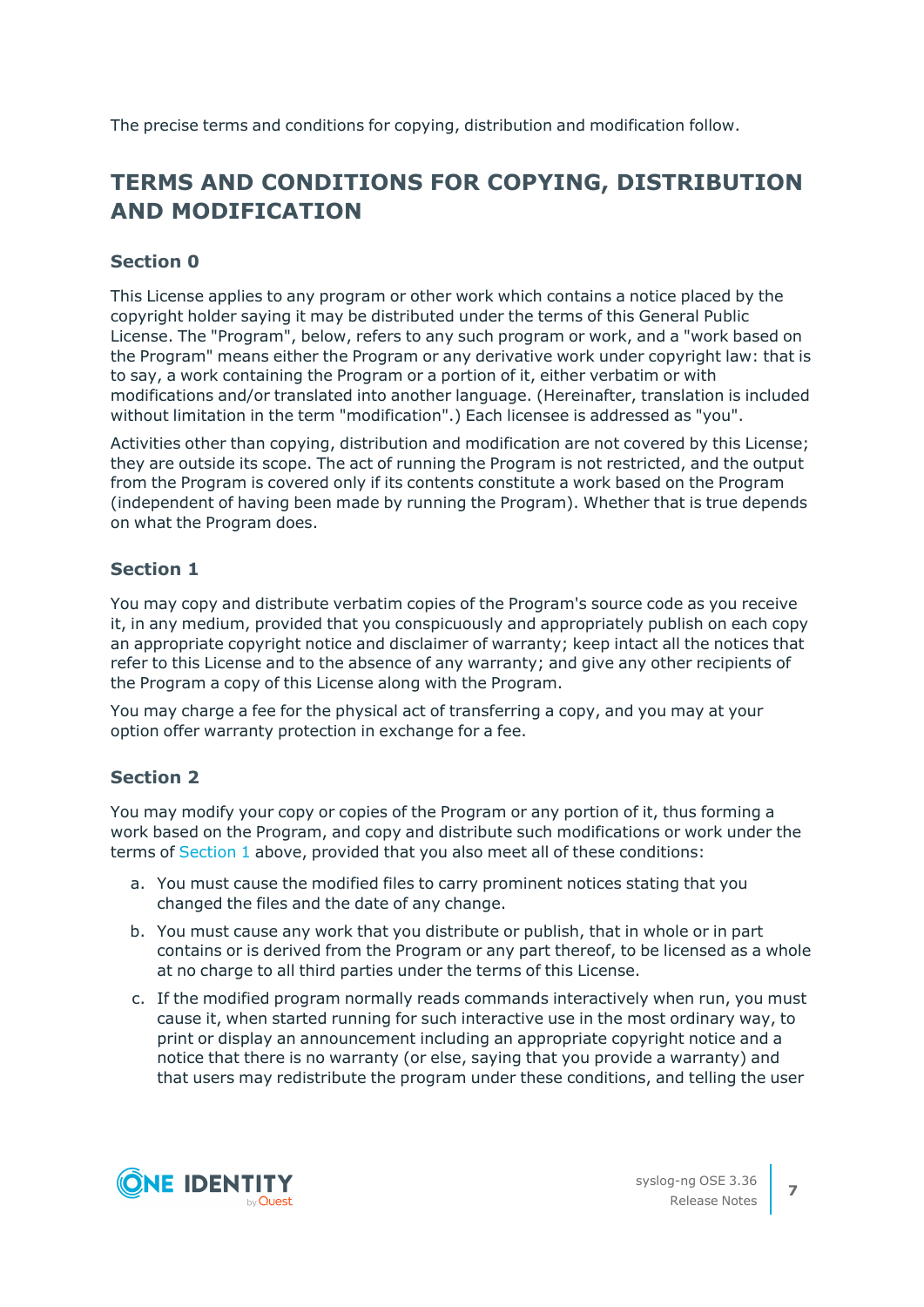how to view a copy of this License. (Exception: If the Program itself is interactive but does not normally print such an announcement, your work based on the Program is not required to print an announcement.)

These requirements apply to the modified work as a whole. If identifiable sections of that work are not derived from the Program, and can be reasonably considered independent and separate works in themselves, then this License, and its terms, do not apply to those sections when you distribute them as separate works. But when you distribute the same sections as part of a whole which is a work based on the Program, the distribution of the whole must be on the terms of this License, whose permissions for other licensees extend to the entire whole, and thus to each and every part regardless of who wrote it.

Thus, it is not the intent of this section to claim rights or contest your rights to work written entirely by you; rather, the intent is to exercise the right to control the distribution of derivative or collective works based on the Program.

In addition, mere aggregation of another work not based on the Program with the Program (or with a work based on the Program) on a volume of a storage or distribution medium does not bring the other work under the scope of this License.

#### **Section 3**

You may copy and distribute the Program (or a work based on it, under [Section](#page-6-1) 2 in object code or executable form under the terms of [Section](#page-6-1) 1 and Section 2 above provided that you also do one of the following:

- a. Accompany it with the complete corresponding machine-readable source code, which must be distributed under the terms of Sections 1 and 2 above on a medium customarily used for software interchange; or,
- b. Accompany it with a written offer, valid for at least three years, to give any third party, for a charge no more than your cost of physically performing source distribution, a complete machine-readable copy of the corresponding source code, to be distributed under the terms of Sections 1 and 2 above on a medium customarily used for software interchange; or,
- c. Accompany it with the information you received as to the offer to distribute corresponding source code. (This alternative is allowed only for noncommercial distribution and only if you received the program in object code or executable form with such an offer, in accord with Subsection b above.)

The source code for a work means the preferred form of the work for making modifications to it. For an executable work, complete source code means all the source code for all modules it contains, plus any associated interface definition files, plus the scripts used to control compilation and installation of the executable. However, as a special exception, the source code distributed need not include anything that is normally distributed (in either source or binary form) with the major components (compiler, kernel, and so on) of the operating system on which the executable runs, unless that component itself accompanies the executable.

If distribution of executable or object code is made by offering access to copy from a designated place, then offering equivalent access to copy the source code from the same place counts as distribution of the source code, even though third parties are not compelled to copy the source along with the object code.

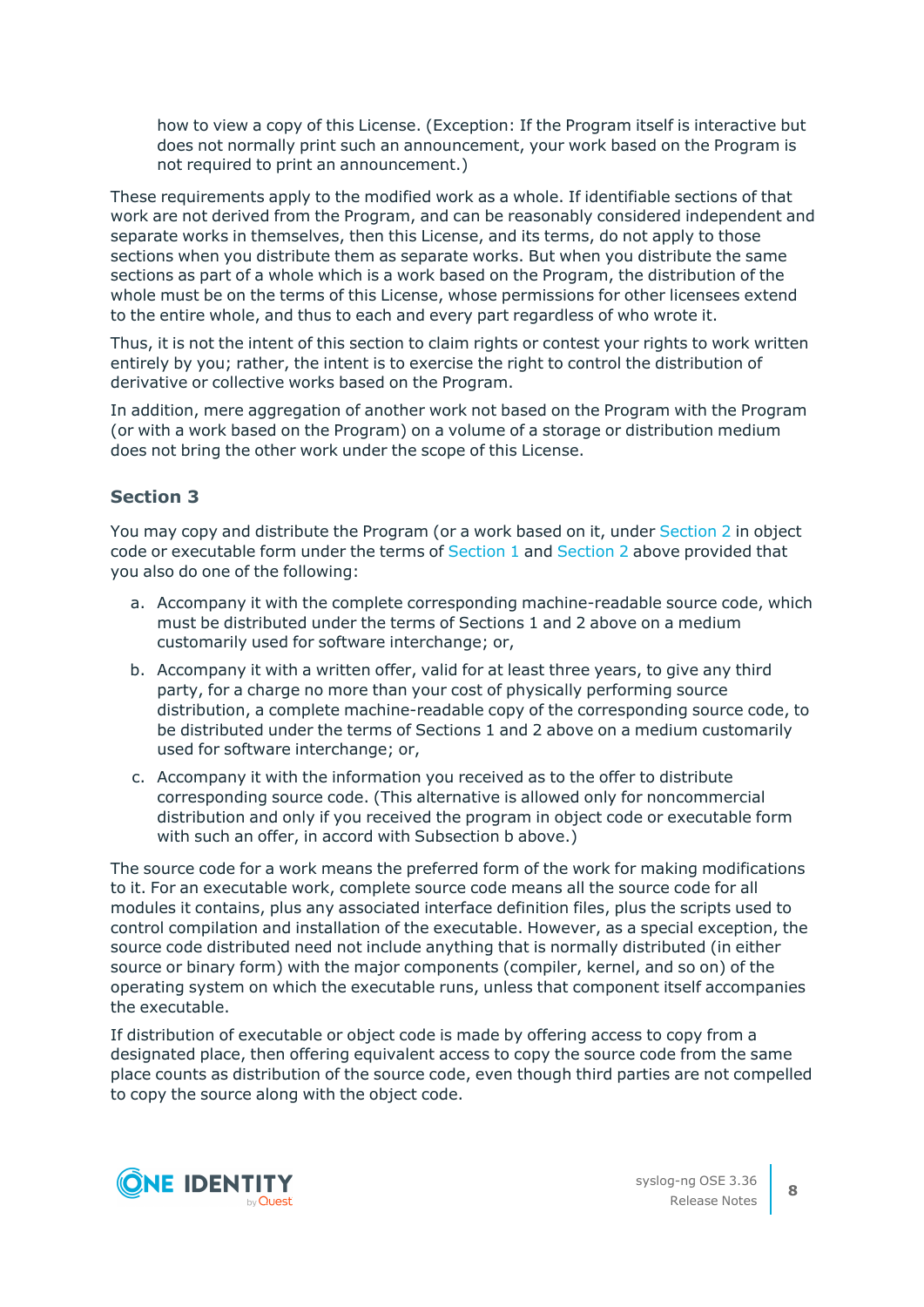You may not copy, modify, sublicense, or distribute the Program except as expressly provided under this License. Any attempt otherwise to copy, modify, sublicense or distribute the Program is void, and will automatically terminate your rights under this License. However, parties who have received copies, or rights, from you under this License will not have their licenses terminated so long as such parties remain in full compliance.

#### **Section 5**

You are not required to accept this License, since you have not signed it. However, nothing else grants you permission to modify or distribute the Program or its derivative works. These actions are prohibited by law if you do not accept this License. Therefore, by modifying or distributing the Program (or any work based on the Program), you indicate your acceptance of this License to do so, and all its terms and conditions for copying, distributing or modifying the Program or works based on it.

#### **Section 6**

Each time you redistribute the Program (or any work based on the Program), the recipient automatically receives a license from the original licensor to copy, distribute or modify the Program subject to these terms and conditions. You may not impose any further restrictions on the recipients' exercise of the rights granted herein. You are not responsible for enforcing compliance by third parties to this License.

#### **Section 7**

If, as a consequence of a court judgment or allegation of patent infringement or for any other reason (not limited to patent issues), conditions are imposed on you (whether by court order, agreement or otherwise) that contradict the conditions of this License, they do not excuse you from the conditions of this License. If you cannot distribute so as to satisfy simultaneously your obligations under this License and any other pertinent obligations, then as a consequence you may not distribute the Program at all. For example, if a patent license would not permit royalty-free redistribution of the Program by all those who receive copies directly or indirectly through you, then the only way you could satisfy both it and this License would be to refrain entirely from distribution of the Program.

If any portion of this section is held invalid or unenforceable under any particular circumstance, the balance of the section is intended to apply and the section as a whole is intended to apply in other circumstances.

It is not the purpose of this section to induce you to infringe any patents or other property right claims or to contest validity of any such claims; this section has the sole purpose of protecting the integrity of the free software distribution system, which is implemented by public license practices. Many people have made generous contributions to the wide range of software distributed through that system in reliance on consistent application of that system; it is up to the author/donor to decide if he or she is willing to distribute software through any other system and a licensee cannot impose that choice.

This section is intended to make thoroughly clear what is believed to be a consequence of the rest of this License.

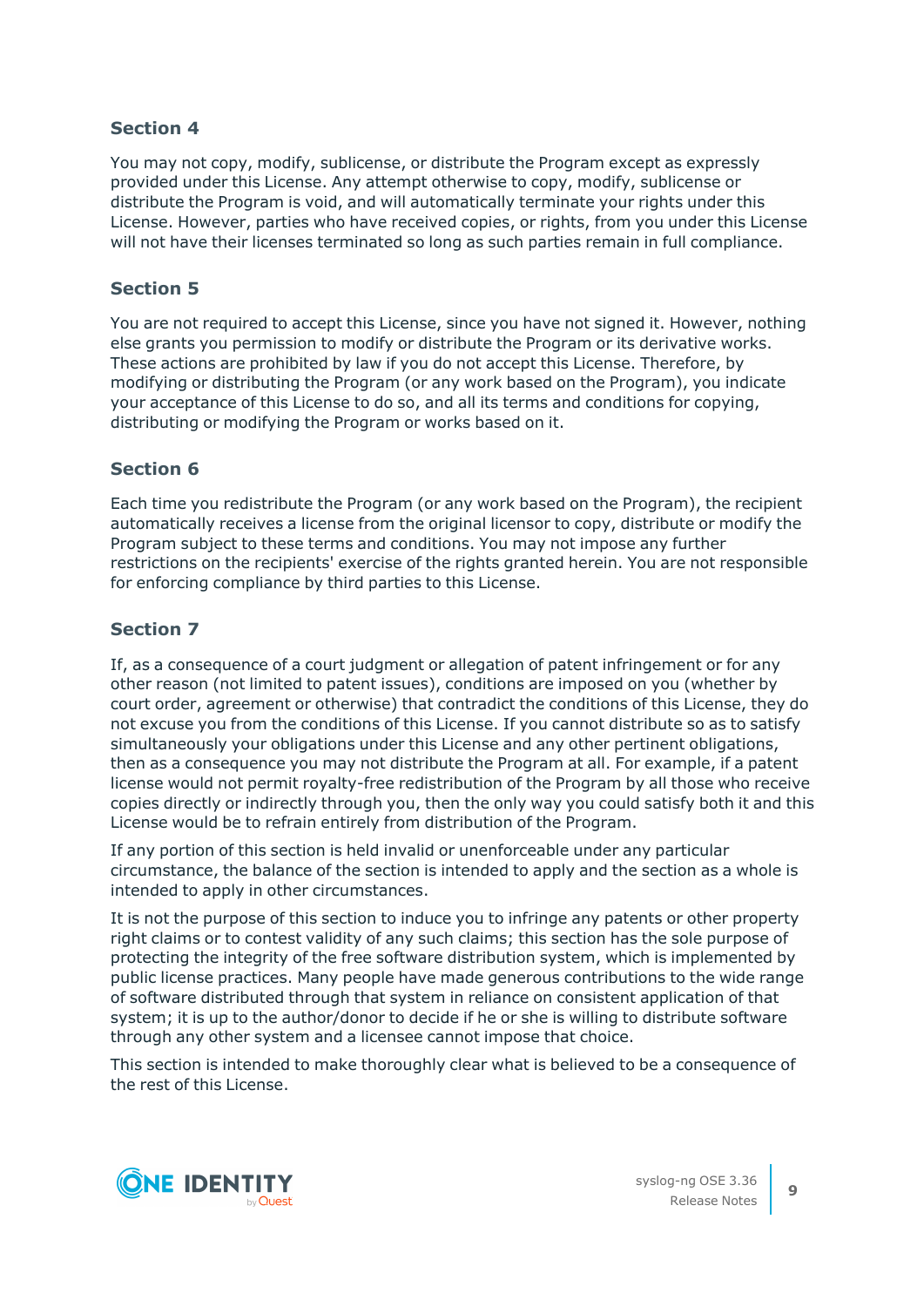If the distribution and/or use of the Program is restricted in certain countries either by patents or by copyrighted interfaces, the original copyright holder who places the Program under this License may add an explicit geographical distribution limitation excluding those countries, so that distribution is permitted only in or among countries not thus excluded. In this case, this License incorporates the limitation as if written in the body of this License.

#### **Section 9**

The Free Software Foundation may publish revised and/or new versions of the General Public License from time to time. Such new versions will be similar in spirit to the present version, but may differ in detail to address new problems or concerns.

Each version is given a distinguishing version number. If the Program specifies a version number of this License which applies to it and "any later version", you have the option of following the terms and conditions either of that version or of any later version published by the Free Software Foundation. If the Program does not specify a version number of this License, you may choose any version ever published by the Free Software Foundation.

#### **Section 10**

If you wish to incorporate parts of the Program into other free programs whose distribution conditions are different, write to the author to ask for permission. For software which is copyrighted by the Free Software Foundation, write to the Free Software Foundation; we sometimes make exceptions for this. Our decision will be guided by the two goals of preserving the free status of all derivatives of our free software and of promoting the sharing and reuse of software generally.

### **NO WARRANTY Section 11**

BECAUSE THE PROGRAM IS LICENSED FREE OF CHARGE, THERE IS NO WARRANTY FOR THE PROGRAM, TO THE EXTENT PERMITTED BY APPLICABLE LAW. EXCEPT WHEN OTHERWISE STATED IN WRITING THE COPYRIGHT HOLDERS AND/OR OTHER PARTIES PROVIDE THE PROGRAM "AS IS" WITHOUT WARRANTY OF ANY KIND, EITHER EXPRESSED OR IMPLIED, INCLUDING, BUT NOT LIMITED TO, THE IMPLIED WARRANTIES OF MERCHANTABILITY AND FITNESS FOR A PARTICULAR PURPOSE. THE ENTIRE RISK AS TO THE QUALITY AND PERFORMANCE OF THE PROGRAM IS WITH YOU. SHOULD THE PROGRAM PROVE DEFECTIVE, YOU ASSUME THE COST OF ALL NECESSARY SERVICING, REPAIR OR CORRECTION.

#### **Section 12**

IN NO EVENT UNLESS REQUIRED BY APPLICABLE LAW OR AGREED TO IN WRITING WILL ANY COPYRIGHT HOLDER, OR ANY OTHER PARTY WHO MAY MODIFY AND/OR REDISTRIBUTE THE PROGRAM AS PERMITTED ABOVE, BE LIABLE TO YOU FOR DAMAGES, INCLUDING ANY GENERAL, SPECIAL, INCIDENTAL OR CONSEQUENTIAL DAMAGES ARISING OUT OF THE USE OR INABILITY TO USE THE PROGRAM (INCLUDING BUT NOT LIMITED TO LOSS OF DATA OR DATA BEING RENDERED INACCURATE OR LOSSES SUSTAINED BY YOU OR THIRD PARTIES OR A FAILURE OF THE PROGRAM TO OPERATE

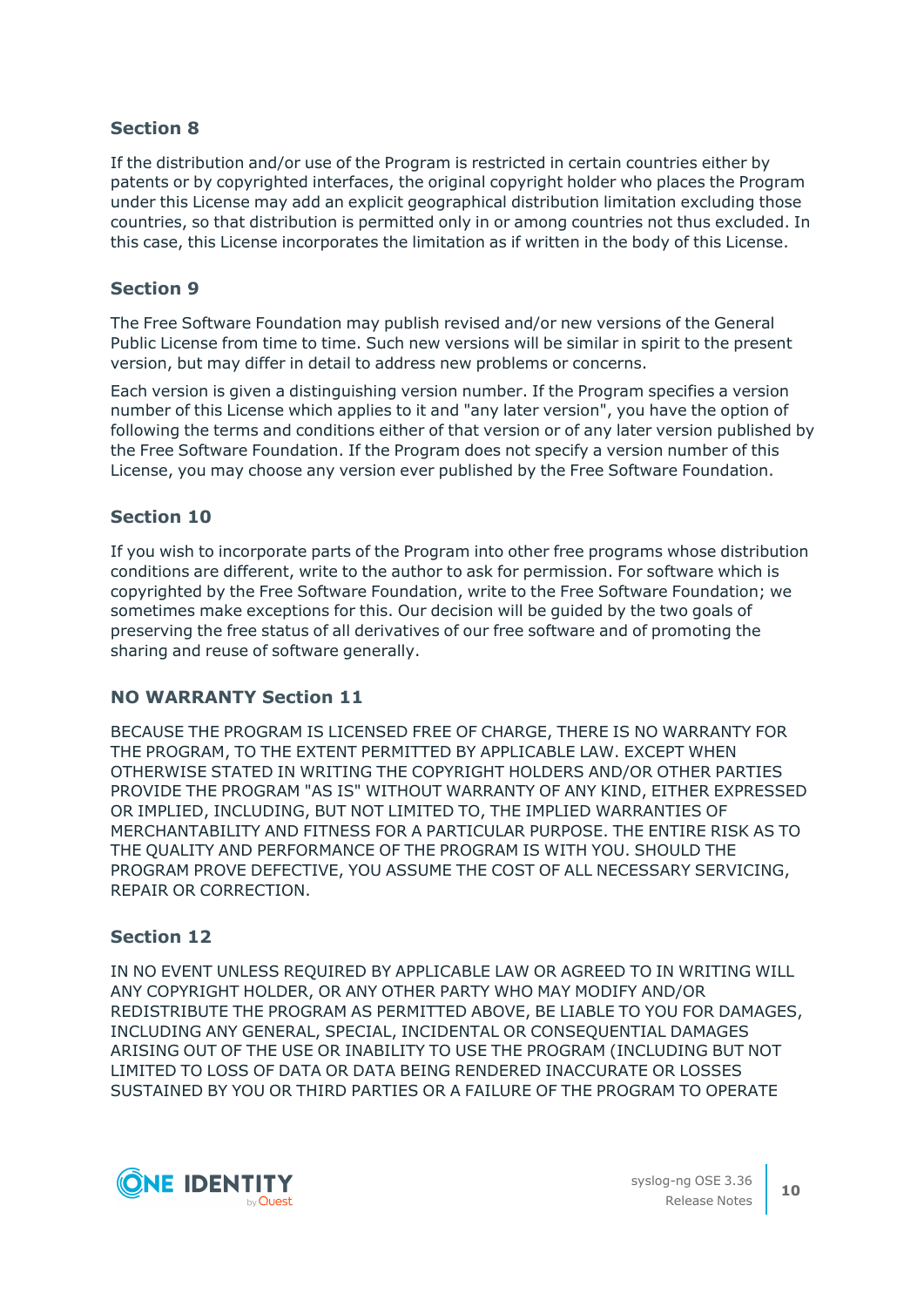WITH ANY OTHER PROGRAMS), EVEN IF SUCH HOLDER OR OTHER PARTY HAS BEEN ADVISED OF THE POSSIBILITY OF SUCH DAMAGES.

END OF TERMS AND CONDITIONS

### **How to Apply These Terms to Your New Programs**

If you develop a new program, and you want it to be of the greatest possible use to the public, the best way to achieve this is to make it free software which everyone can redistribute and change under these terms.

To do so, attach the following notices to the program. It is safest to attach them to the start of each source file to most effectively convey the exclusion of warranty; and each file should have at least the "copyright" line and a pointer to where the full notice is found.

<one line to give the program&apos; sname and a brief idea of what it does. > Copyright (C) <year> <name of author>

This program is free software; you can redistribute it and/or modify it under the terms of the GNU General Public License as published by the Free Software Foundation; either version 2 of the License, or (at your option) any later version.

This program is distributed in the hope that it will be useful, but WITHOUT ANY WARRANTY; without even the implied warranty of MERCHANTABILITY or FITNESS FOR A PARTICULAR PURPOSE. See the GNU General Public License for more details.

You should have received a copy of the GNU General Public License along with this program; if not, write to the Free Software Foundation, Inc., 51 Franklin Street, Fifth Floor, Boston, MA 02110-1301 USA

Also add information on how to contact you by electronic and paper mail.

If the program is interactive, make it output a short notice like this when it starts in an interactive mode:

Gnomovision version 69, Copyright (C) year name of author Gnomovision comes with ABSOLUTELY NO WARRANTY; for details type "show w". This is free software, and you are welcome to redistribute it under certain conditions; type "show c" for details.

The hypothetical commands "show w" and "show c" should show the appropriate parts of the General Public License. Of course, the commands you use may be called something other than "show w" and "show c" ; they could even be mouse-clicks or menu items- whatever suits your program.

You should also get your employer (if you work as a programmer) or your school, if any, to sign a "copyright disclaimer" for the program, if necessary. Here is a sample; alter the names:

Yoyodyne, Inc., hereby disclaims all copyright interest in the program "Gnomovision" (which makes passes at compilers) written by James Hacker.

<signature of Ty Coon>, 1 April 1989 Ty Coon, President of Vice

This General Public License does not permit incorporating your program into proprietary programs. If your program is a subroutine library, you may consider it more useful to permit linking proprietary applications with the library. If this is what you want to do, use the GNU Library General Public License instead of this License.

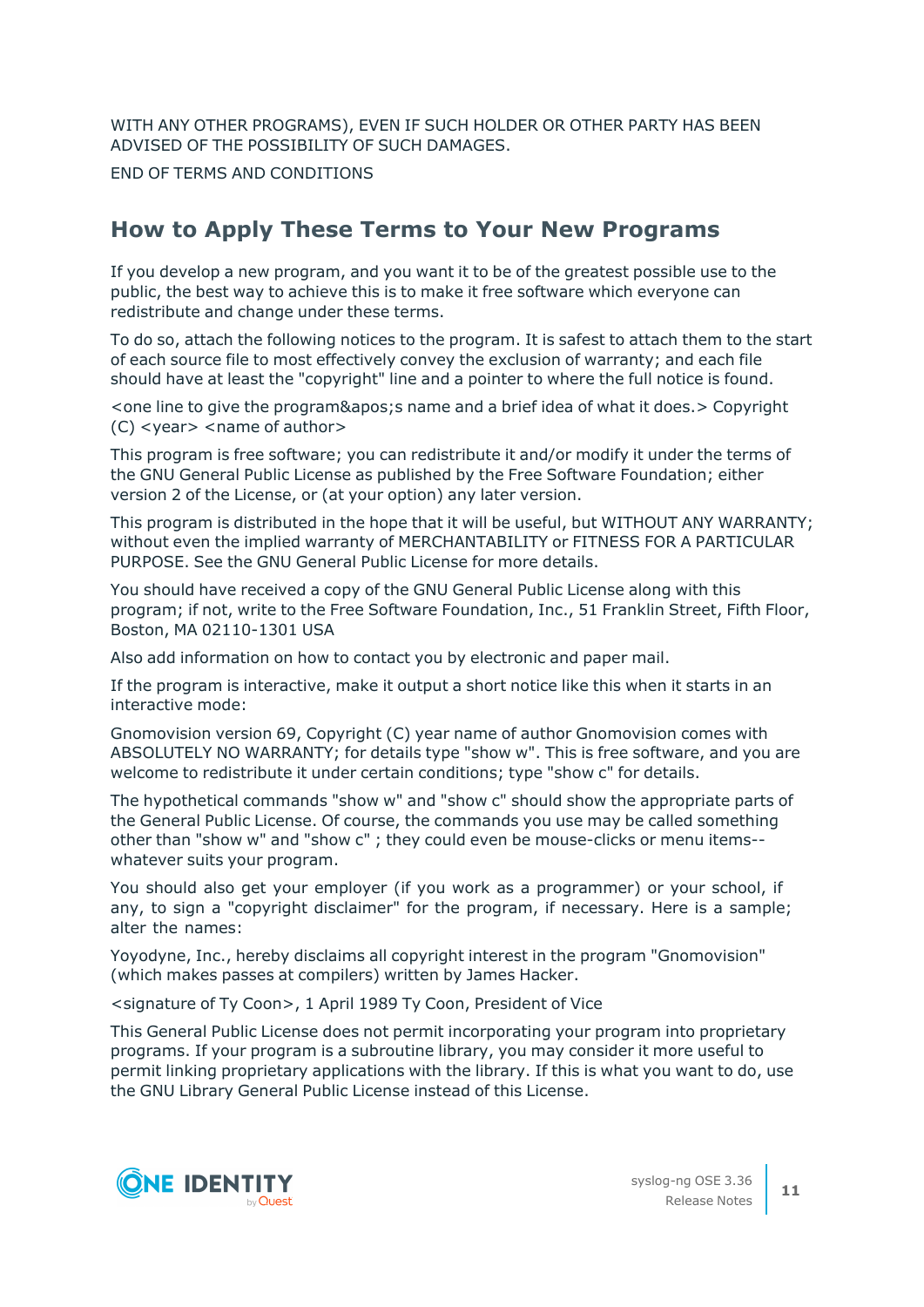### <span id="page-11-0"></span>**GNU Lesser General Public License**

Version 2.1, February 1999

Copyright (C) 1991, 1999 Free Software Foundation, Inc.

Free Software Foundation, Inc. 51 Franklin Street, Fifth Floor Boston, MA 02110-1301 USA

Everyone is permitted to copy and distribute verbatim copies of this license document, but changing it is not allowed.

This is the first released version of the Lesser GPL. It also counts as the successor of the GNU Library Public License, version 2, hence the version number 2.1.

### **Preamble**

The licenses for most software are designed to take away your freedom to share and change it. By contrast, the GNU General Public Licenses are intended to guarantee your freedom to share and change free software--to make sure the software is free for all its users.

This license, the Lesser General Public License, applies to some specially designated software packages--typically libraries--of the Free Software Foundation and other authors who decide to use it. You can use it too, but we suggest you first think carefully about whether this license or the ordinary General Public License is the better strategy to use in any particular case, based on the explanations below.

When we speak of free software, we are referring to freedom of use, not price. Our General Public Licenses are designed to make sure that you have the freedom to distribute copies of free software (and charge for this service if you wish); that you receive source code or can get it if you want it; that you can change the software and use pieces of it in new free programs; and that you are informed that you can do these things.

To protect your rights, we need to make restrictions that forbid distributors to deny you these rights or to ask you to surrender these rights. These restrictions translate to certain responsibilities for you if you distribute copies of the library or if you modify it.

For example, if you distribute copies of the library, whether gratis or for a fee, you must give the recipients all the rights that we gave you. You must make sure that they, too, receive or can get the source code. If you link other code with the library, you must provide complete object files to the recipients, so that they can relink them with the library after making changes to the library and recompiling it. And you must show them these terms so they know their rights.

We protect your rights with a two-step method:

- 1. we copyright the library, and
- 2. we offer you this license, which gives you legal permission to copy, distribute and/or modify the library.

To protect each distributor, we want to make it very clear that there is no warranty for the free library. Also, if the library is modified by someone else and passed on, the recipients should know that what they have is not the original version, so that the original author's reputation will not be affected by problems that might be introduced by others.

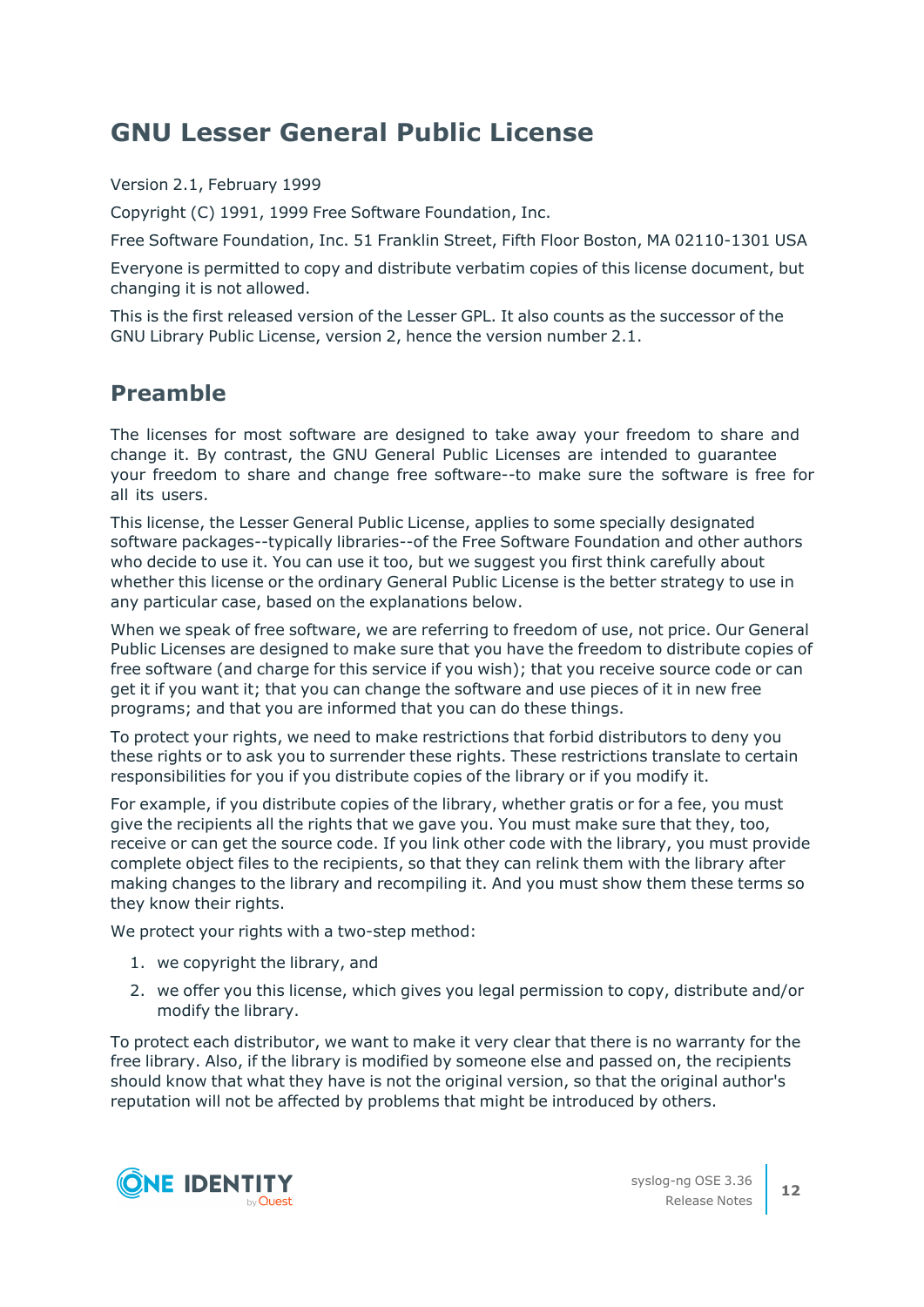Finally, software patents pose a constant threat to the existence of any free program. We wish to make sure that a company cannot effectively restrict the users of a free program by obtaining a restrictive license from a patent holder. Therefore, we insist that any patent license obtained for a version of the library must be consistent with the full freedom of use specified in this license.

Most GNU software, including some libraries, is covered by the ordinary GNU General Public License. This license, the GNU Lesser General Public License, applies to certain designated libraries, and is quite different from the ordinary General Public License. We use this license for certain libraries in order to permit linking those libraries into non-free programs.

When a program is linked with a library, whether statically or using a shared library, the combination of the two is legally speaking a combined work, a derivative of the original library. The ordinary General Public License therefore permits such linking only if the entire combination fits its criteria of freedom. The Lesser General Public License permits more lax criteria for linking other code with the library.

We call this license the Lesser General Public License because it does Less to protect the user's freedom than the ordinary General Public License. It also provides other free software developers Less of an advantage over competing non-free programs. These disadvantages are the reason we use the ordinary General Public License for many libraries. However, the Lesser license provides advantages in certain special circumstances.

For example, on rare occasions, there may be a special need to encourage the widest possible use of a certain library, so that it becomes a de-facto standard. To achieve this, non-free programs must be allowed to use the library. A more frequent case is that a free library does the same job as widely used non-free libraries. In this case, there is little to gain by limiting the free library to free software only, so we use the Lesser General Public License.

In other cases, permission to use a particular library in non-free programs enables a greater number of people to use a large body of free software. For example, permission to use the GNU C Library in non-free programs enables many more people to use the whole GNU operating system, as well as its variant, the GNU/Linux operating system.

Although the Lesser General Public License is Less protective of the users' freedom, it does ensure that the user of a program that is linked with the Library has the freedom and the wherewithal to run that program using a modified version of the Library.

The precise terms and conditions for copying, distribution and modification follow. Pay close attention to the difference between a "work based on the library" and a "work that uses the library". The former contains code derived from the library, whereas the latter must be combined with the library in order to run.

### **TERMS AND CONDITIONS FOR COPYING, DISTRIBUTION AND MODIFICATION**

#### **Section 0**

This License Agreement applies to any software library or other program which contains a notice placed by the copyright holder or other authorized party saying it may be distributed

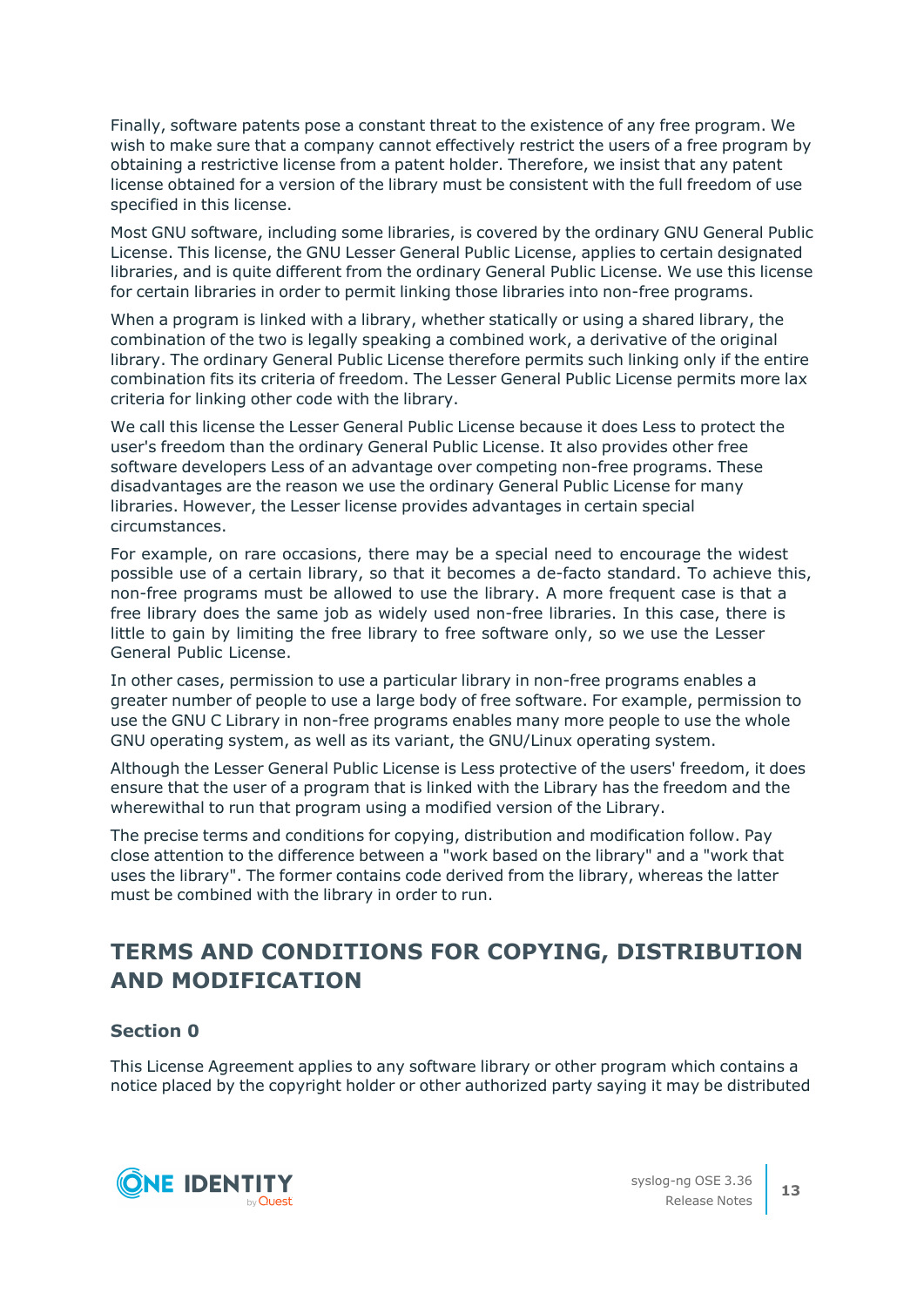under the terms of this Lesser General Public License (also called "this License"). Each licensee is addressed as "you".

A "library" means a collection of software functions and/or data prepared so as to be conveniently linked with application programs (which use some of those functions and data) to form executables.

The "Library", below, refers to any such software library or work which has been distributed under these terms. A "work based on the Library" means either the Library or any derivative work under copyright law: that is to say, a work containing the Library or a portion of it, either verbatim or with modifications and/or translated straightforwardly into another language. (Hereinafter, translation is included without limitation in the term "modification".)

"Source code" for a work means the preferred form of the work for making modifications to it. For a library, complete source code means all the source code for all modules it contains, plus any associated interface definition files, plus the scripts used to control compilation and installation of the library.

Activities other than copying, distribution and modification are not covered by this License; they are outside its scope. The act of running a program using the Library is not restricted, and output from such a program is covered only if its contents constitute a work based on the Library (independent of the use of the Library in a tool for writing it). Whether that is true depends on what the Library does and what the program that uses the Library does.

### <span id="page-13-0"></span>**Section 1**

You may copy and distribute verbatim copies of the Library's complete source code as you receive it, in any medium, provided that you conspicuously and appropriately publish on each copy an appropriate copyright notice and disclaimer of warranty; keep intact all the notices that refer to this License and to the absence of any warranty; and distribute a copy of this License along with the Library.

You may charge a fee for the physical act of transferring a copy, and you may at your option offer warranty protection in exchange for a fee.

#### <span id="page-13-2"></span>**Section 2**

You may modify your copy or copies of the Library or any portion of it, thus forming a work based on the Library, and copy and distribute such modifications or work under the terms of[Section](#page-13-0) 1 above, provided that you also meet all of these conditions:

- a. The modified work must itself be a software library.
- b. You must cause the files modified to carry prominent notices stating that you changed the files and the date of any change.
- c. You must cause the whole of the work to be licensed at no charge to all third parties under the terms of this License.
- <span id="page-13-1"></span>d. If a facility in the modified Library refers to a function or a table of data to be supplied by an application program that uses the facility, other than as an argument passed when the facility is invoked, then you must make a good faith effort to ensure that, in the event an application does not supply such function or table, the facility still

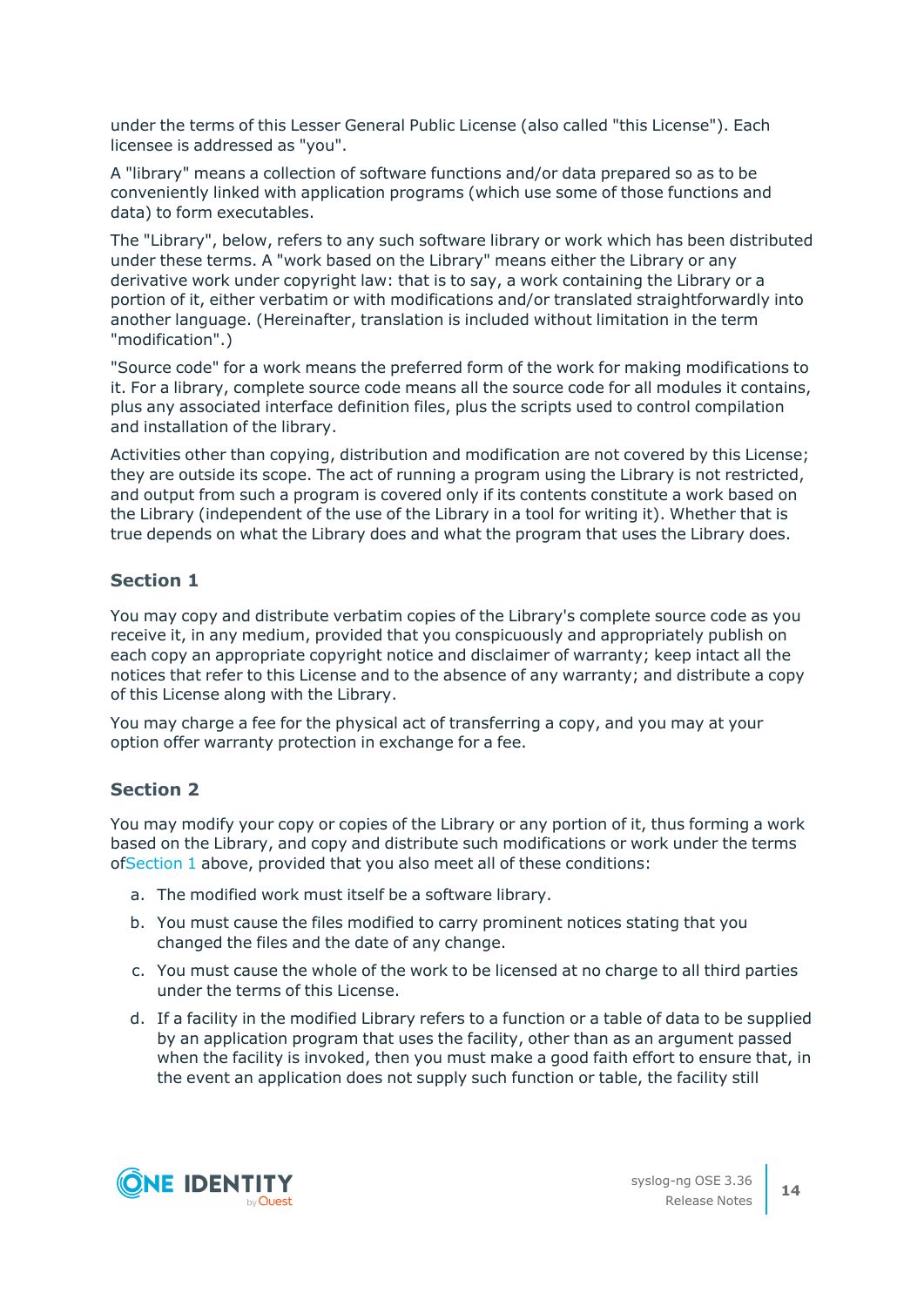operates, and performs whatever part of its purpose remains meaningful.

(For example, a function in a library to compute square roots has a purpose that is entirely well-defined independent of the application. Therefore, [Subsection](#page-13-1) 2d requires that any application-supplied function or table used by this function must be optional: if the application does not supply it, the square root function must still compute square roots.)

These requirements apply to the modified work as a whole. If identifiable sections of that work are not derived from the Library, and can be reasonably considered independent and separate works in themselves, then this License, and its terms, do not apply to those sections when you distribute them as separate works. But when you distribute the same sections as part of a whole which is a work based on the Library, the distribution of the whole must be on the terms of this License, whose permissions for other licensees extend to the entire whole, and thus to each and every part regardless of who wrote it.

Thus, it is not the intent of this section to claim rights or contest your rights to work written entirely by you; rather, the intent is to exercise the right to control the distribution of derivative or collective works based on the Library.

In addition, mere aggregation of another work not based on the Library with the Library (or with a work based on the Library) on a volume of a storage or distribution medium does not bring the other work under the scope of this License.

#### **Section 3**

You may opt to apply the terms of the ordinary GNU General Public License instead of this License to a given copy of the Library. To do this, you must alter all the notices that refer to this License, so that they refer to the ordinary GNU General Public License, version 2, instead of to this License. (If a newer version than version 2 of the ordinary GNU General Public License has appeared, then you can specify that version instead if you wish.) Do not make any other change in these notices.

Once this change is made in a given copy, it is irreversible for that copy, so the ordinary GNU General Public License applies to all subsequent copies and derivative works made from that copy.

This option is useful when you wish to copy part of the code of the Library into a program that is not a library.

#### **Section 4**

You may copy and distribute the Library (or a portion or derivative of it, under [Section](#page-13-2) 2) in object code or executable form under the terms of [Section](#page-13-0) 1 and [Section](#page-13-2) 2 above provided that you accompany it with the complete corresponding machine-readable source code, which must be distributed under the terms of [Section](#page-13-2) 1 and Section 2 above on a medium customarily used for software interchange.

If distribution of object code is made by offering access to copy from a designated place, then offering equivalent access to copy the source code from the same place satisfies the requirement to distribute the source code, even though third parties are not compelled to copy the source along with the object code.

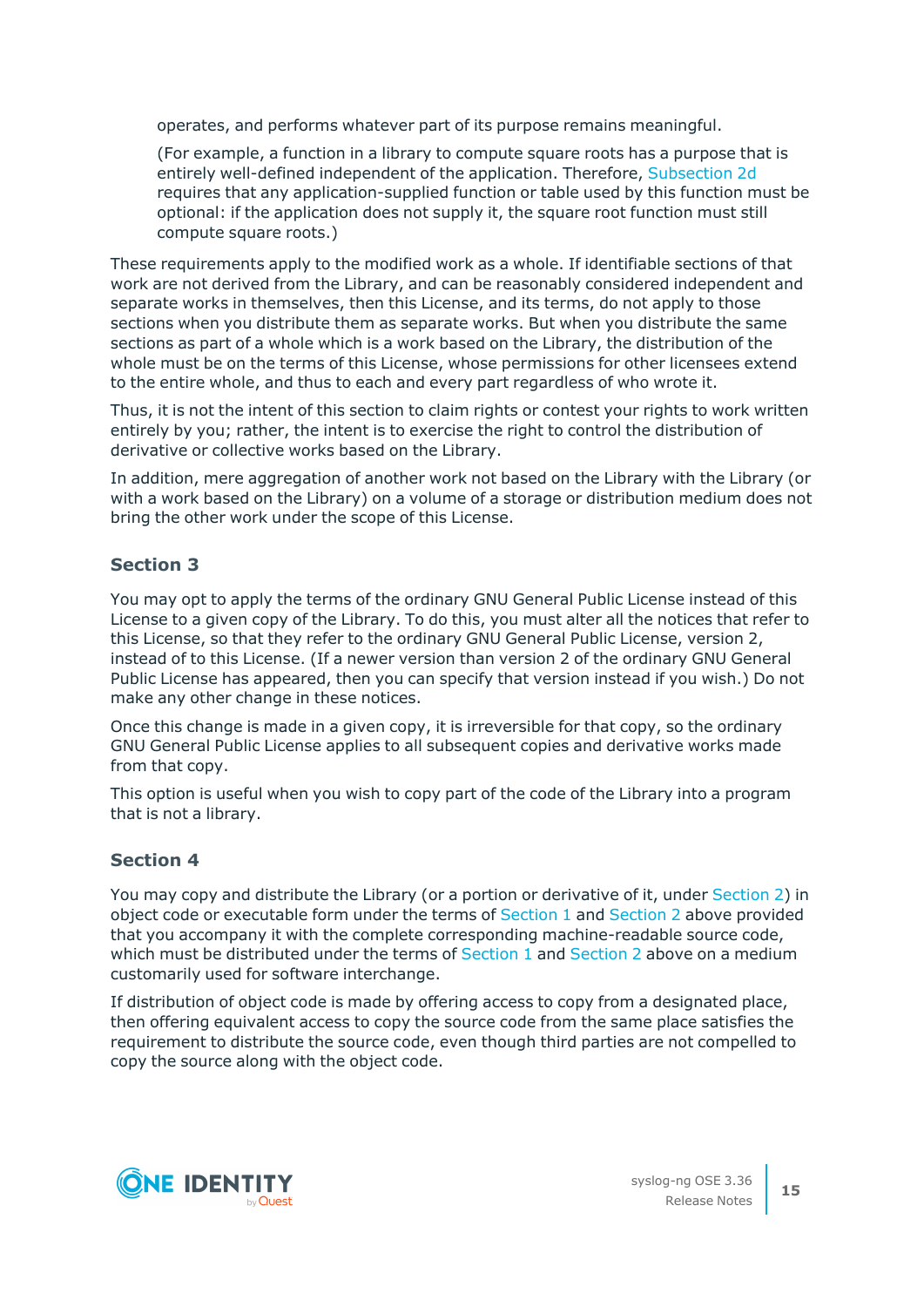A program that contains no derivative of any portion of the Library, but is designed to work with the Library by being compiled or linked with it, is called a "work that uses the Library". Such a work, in isolation, is not a derivative work of the Library, and therefore falls outside the scope of this License.

However, linking a "work that uses the Library" with the Library creates an executable that is a derivative of the Library (because it contains portions of the Library), rather than a "work that uses the library". The executable is therefore covered by this License. [Section](#page-15-0) 6 states terms for distribution of such executables.

When a "work that uses the Library" uses material from a header file that is part of the Library, the object code for the work may be a derivative work of the Library even though the source code is not. Whether this is true is especially significant if the work can be linked without the Library, or if the work is itself a library. The threshold for this to be true is not precisely defined by law.

If such an object file uses only numerical parameters, data structure layouts and accessors, and small macros and small inline functions (ten lines or less in length), then the use of the object file is unrestricted, regardless of whether it is legally a derivative work. (Executables containing this object code plus portions of the Library will still fall under [Section](#page-15-0) 6.)

Otherwise, if the work is a derivative of the Library, you may distribute the object code for the work under the terms of [Section](#page-15-0) 6. Any executables containing that work also fall under [Section](#page-15-0) 6, whether or not they are linked directly with the Library itself.

#### <span id="page-15-0"></span>**Section 6**

As an exception to the Sections above, you may also combine or link a "work that uses the Library" with the Library to produce a work containing portions of the Library, and distribute that work under terms of your choice, provided that the terms permit modification of the work for the customer's own use and reverse engineering for debugging such modifications.

You must give prominent notice with each copy of the work that the Library is used in it and that the Library and its use are covered by this License. You must supply a copy of this License. If the work during execution displays copyright notices, you must include the copyright notice for the Library among them, as well as a reference directing the user to the copy of this License. Also, you must do one of these things:

- <span id="page-15-1"></span>a. Accompany the work with the complete corresponding machine-readable source code for the Library including whatever changes were used in the work (which must be distributed under [Section](#page-13-0) 1 and [Section](#page-13-2) 2 above); and, if the work is an executable linked with the Library, with the complete machine-readable "work that uses the Library", as object code and/or source code, so that the user can modify the Library and then relink to produce a modified executable containing the modified Library. (It is understood that the user who changes the contents of definitions files in the Library will not necessarily be able to recompile the application to use the modified definitions.)
- b. Use a suitable shared library mechanism for linking with the Library. A suitable mechanism is one that (1) uses at run time a copy of the library already present on

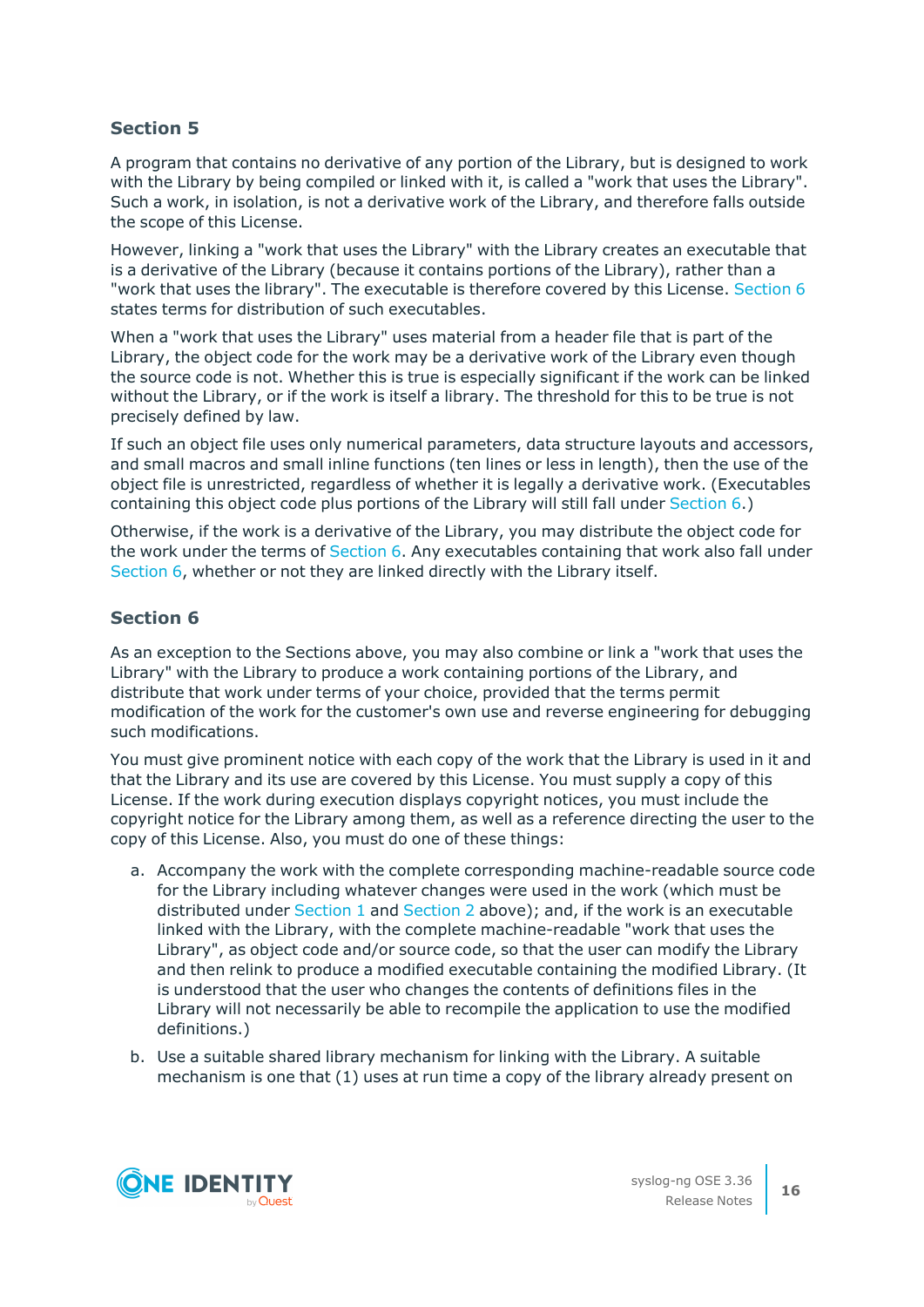the user's computer system, rather than copying library functions into the executable, and (2) will operate properly with a modified version of the library, if the user installs one, as long as the modified version is interface-compatible with the version that the work was made with.

- c. Accompany the work with a written offer, valid for at least three years, to give the same user the materials specified in [Subsection](#page-15-1) 6a, above, for a charge no more than the cost of performing this distribution.
- d. If distribution of the work is made by offering access to copy from a designated place, offer equivalent access to copy the above specified materials from the same place.
- e. Verify that the user has already received a copy of these materials or that you have already sent this user a copy.

For an executable, the required form of the "work that uses the Library" must include any data and utility programs needed for reproducing the executable from it. However, as a special exception, the materials to be distributed need not include anything that is normally distributed (in either source or binary form) with the major components (compiler, kernel, and so on) of the operating system on which the executable runs, unless that component itself accompanies the executable.

It may happen that this requirement contradicts the license restrictions of other proprietary libraries that do not normally accompany the operating system. Such a contradiction means you cannot use both them and the Library together in an executable that you distribute.

#### **Section 7**

You may place library facilities that are a work based on the Library side-by-side in a single library together with other library facilities not covered by this License, and distribute such a combined library, provided that the separate distribution of the work based on the Library and of the other library facilities is otherwise permitted, and provided that you do these two things:

- a. Accompany the combined library with a copy of the same work based on the Library, uncombined with any other library facilities. This must be distributed under the terms of the Sections above.
- b. Give prominent notice with the combined library of the fact that part of it is a work based on the Library, and explaining where to find the accompanying uncombined form of the same work.

#### **Section 8**

You may not copy, modify, sublicense, link with, or distribute the Library except as expressly provided under this License. Any attempt otherwise to copy, modify, sublicense, link with, or distribute the Library is void, and will automatically terminate your rights under this License. However, parties who have received copies, or rights, from you under this License will not have their licenses terminated so long as such parties remain in full compliance.

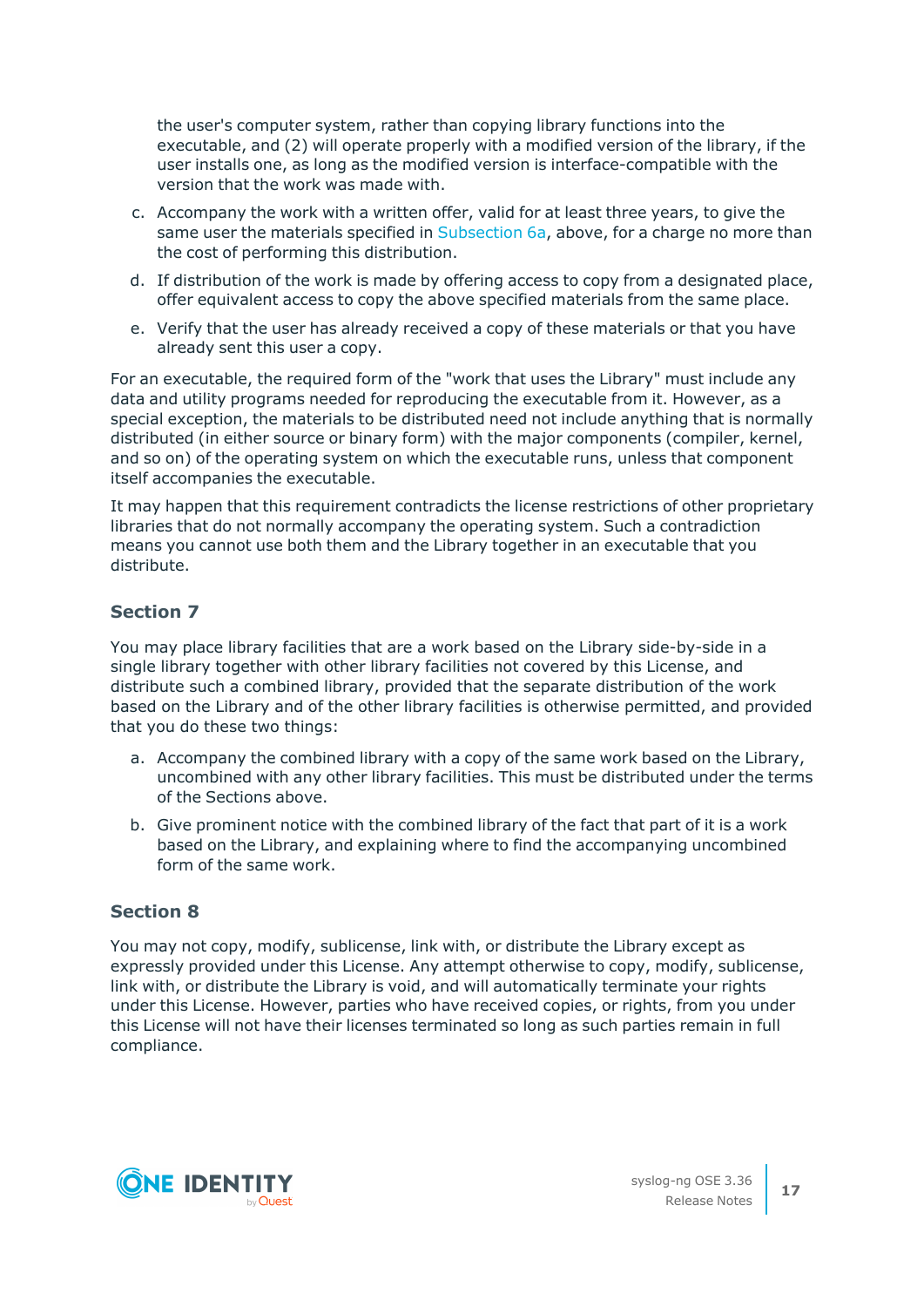You are not required to accept this License, since you have not signed it. However, nothing else grants you permission to modify or distribute the Library or its derivative works. These actions are prohibited by law if you do not accept this License. Therefore, by modifying or distributing the Library (or any work based on the Library), you indicate your acceptance of this License to do so, and all its terms and conditions for copying, distributing or modifying the Library or works based on it.

#### **Section 10**

Each time you redistribute the Library (or any work based on the Library), the recipient automatically receives a license from the original licensor to copy, distribute, link with or modify the Library subject to these terms and conditions. You may not impose any further restrictions on the recipients' exercise of the rights granted herein. You are not responsible for enforcing compliance by third parties with this License.

#### **Section 11**

If, as a consequence of a court judgment or allegation of patent infringement or for any other reason (not limited to patent issues), conditions are imposed on you (whether by court order, agreement or otherwise) that contradict the conditions of this License, they do not excuse you from the conditions of this License. If you cannot distribute so as to satisfy simultaneously your obligations under this License and any other pertinent obligations, then as a consequence you may not distribute the Library at all. For example, if a patent license would not permit royalty-free redistribution of the Library by all those who receive copies directly or indirectly through you, then the only way you could satisfy both it and this License would be to refrain entirely from distribution of the Library.

If any portion of this section is held invalid or unenforceable under any particular circumstance, the balance of the section is intended to apply, and the section as a whole is intended to apply in other circumstances.

It is not the purpose of this section to induce you to infringe any patents or other property right claims or to contest validity of any such claims; this section has the sole purpose of protecting the integrity of the free software distribution system which is implemented by public license practices. Many people have made generous contributions to the wide range of software distributed through that system in reliance on consistent application of that system; it is up to the author/donor to decide if he or she is willing to distribute software through any other system and a licensee cannot impose that choice.

This section is intended to make thoroughly clear what is believed to be a consequence of the rest of this License.

#### **Section 12**

If the distribution and/or use of the Library is restricted in certain countries either by patents or by copyrighted interfaces, the original copyright holder who places the Library under this License may add an explicit geographical distribution limitation excluding those countries, so that distribution is permitted only in or among countries not thus excluded. In this case, this License incorporates the limitation as if written in the body of this License.

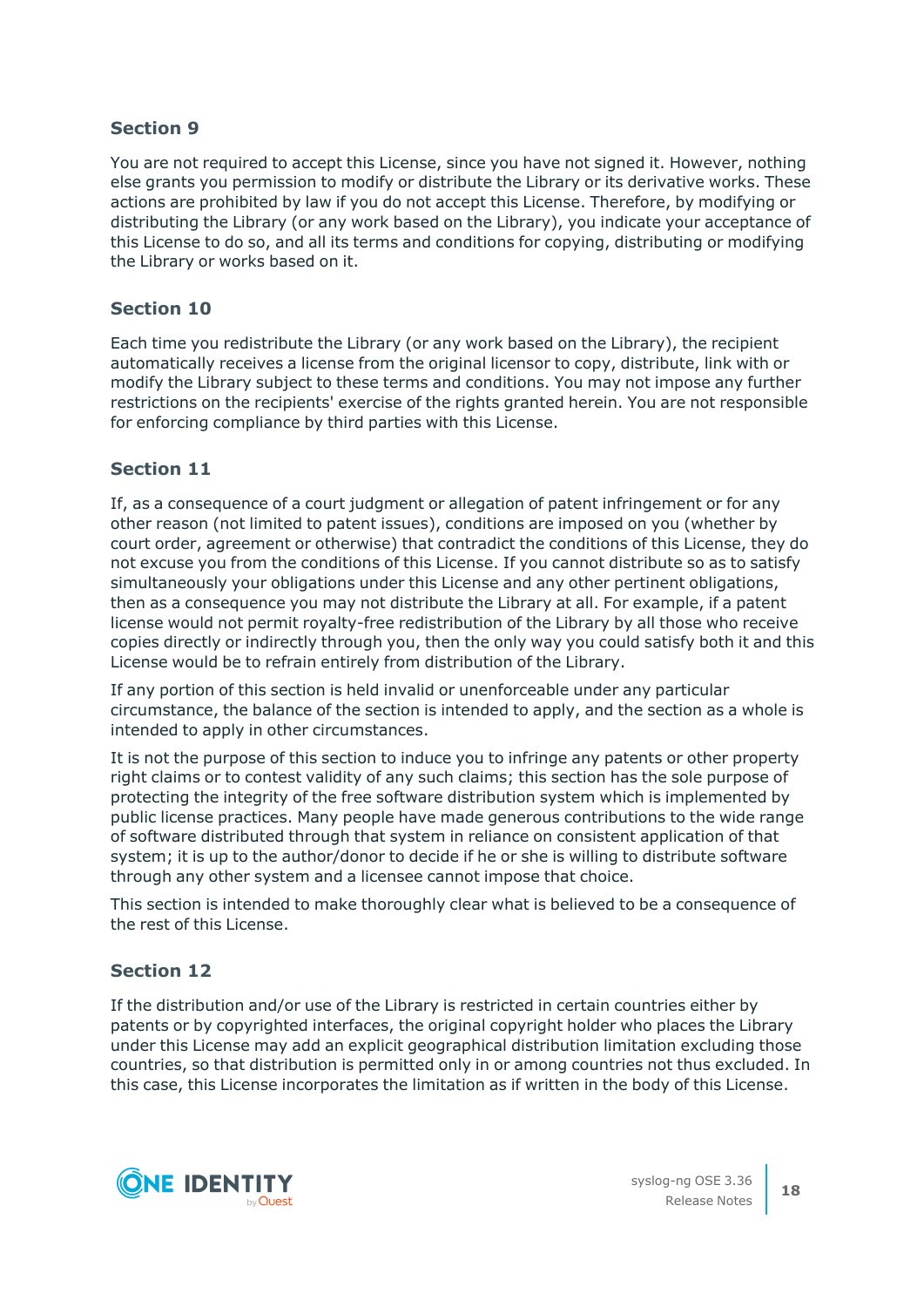The Free Software Foundation may publish revised and/or new versions of the Lesser General Public License from time to time. Such new versions will be similar in spirit to the present version, but may differ in detail to address new problems or concerns.

Each version is given a distinguishing version number. If the Library specifies a version number of this License which applies to it and "any later version", you have the option of following the terms and conditions either of that version or of any later version published by the Free Software Foundation. If the Library does not specify a license version number, you may choose any version ever published by the Free Software Foundation.

#### **Section 14**

If you wish to incorporate parts of the Library into other free programs whose distribution conditions are incompatible with these, write to the author to ask for permission. For software which is copyrighted by the Free Software Foundation, write to the Free Software Foundation; we sometimes make exceptions for this. Our decision will be guided by the two goals of preserving the free status of all derivatives of our free software and of promoting the sharing and reuse of software generally.

#### **NO WARRANTY Section 15**

BECAUSE THE LIBRARY IS LICENSED FREE OF CHARGE, THERE IS NO WARRANTY FOR THE LIBRARY, TO THE EXTENT PERMITTED BY APPLICABLE LAW. EXCEPT WHEN OTHERWISE STATED IN WRITING THE COPYRIGHT HOLDERS AND/OR OTHER PARTIES PROVIDE THE LIBRARY "AS IS" WITHOUT WARRANTY OF ANY KIND, EITHER EXPRESSED OR IMPLIED, INCLUDING, BUT NOT LIMITED TO, THE IMPLIED WARRANTIES OF MERCHANTABILITY AND FITNESS FOR A PARTICULAR PURPOSE. THE ENTIRE RISK AS TO THE QUALITY AND PERFORMANCE OF THE LIBRARY IS WITH YOU. SHOULD THE LIBRARY PROVE DEFECTIVE, YOU ASSUME THE COST OF ALL NECESSARY SERVICING, REPAIR OR CORRECTION.

#### **NO WARRANTY Section 16**

IN NO EVENT UNLESS REQUIRED BY APPLICABLE LAW OR AGREED TO IN WRITING WILL ANY COPYRIGHT HOLDER, OR ANY OTHER PARTY WHO MAY MODIFY AND/OR REDISTRIBUTE THE LIBRARY AS PERMITTED ABOVE, BE LIABLE TO YOU FOR DAMAGES, INCLUDING ANY GENERAL, SPECIAL, INCIDENTAL OR CONSEQUENTIAL DAMAGES ARISING OUT OF THE USE OR INABILITY TO USE THE LIBRARY (INCLUDING BUT NOT LIMITED TO LOSS OF DATA OR DATA BEING RENDERED INACCURATE OR LOSSES SUSTAINED BY YOU OR THIRD PARTIES OR A FAILURE OF THE LIBRARY TO OPERATE WITH ANY OTHER SOFTWARE), EVEN IF SUCH HOLDER OR OTHER PARTY HAS BEEN ADVISED OF THE POSSIBILITY OF SUCH DAMAGES.

END OF TERMS AND CONDITIONS

### **How to Apply These Terms to Your New Libraries**

If you develop a new library, and you want it to be of the greatest possible use to the public, we recommend making it free software that everyone can redistribute and change.

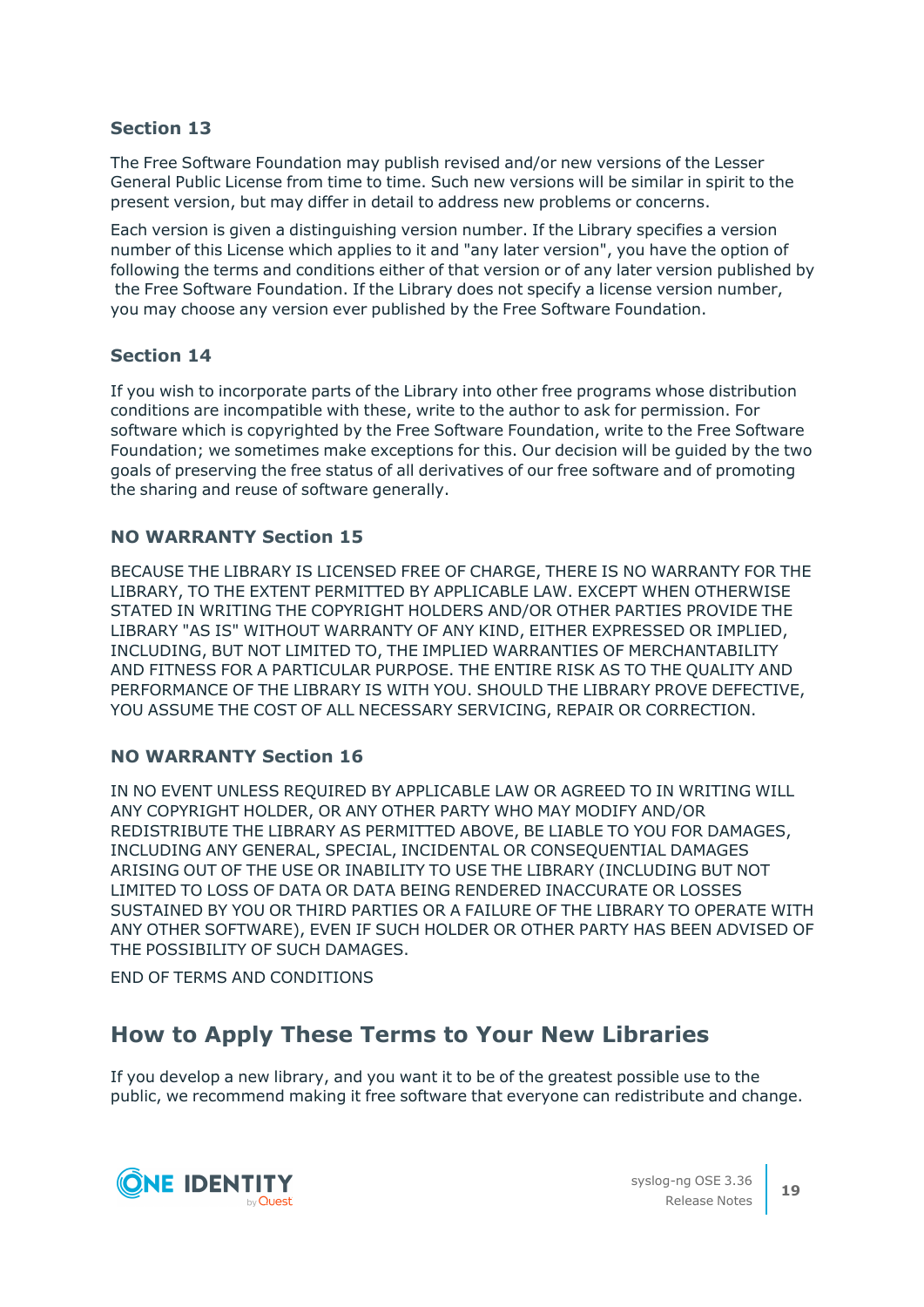You can do so by permitting redistribution under these terms (or, alternatively, under the terms of the ordinary General Public License).

To apply these terms, attach the following notices to the library. It is safest to attach them to the start of each source file to most effectively convey the exclusion of warranty; and each file should have at least the "copyright" line and a pointer to where the full notice is found.

 $\le$  one line to give the library's name and a brief idea of what it does.  $>$  Copyright (C)  $\le$  year $>$ <name of author>

This library is free software; you can redistribute it and/or modify it under the terms of the GNU Lesser General Public License as published by the Free Software Foundation; either version 2.1 of the License, or (at your option) any later version.

This library is distributed in the hope that it will be useful, but WITHOUT ANY WARRANTY; without even the implied warranty of MERCHANTABILITY or FITNESS FOR A PARTICULAR PURPOSE. See the GNU Lesser General Public License for more details.

You should have received a copy of the GNU Lesser General Public License along with this library; if not, write to the Free Software Foundation, Inc., 51 Franklin Street, Fifth Floor, Boston, MA 02110-1301 USA

Also add information on how to contact you by electronic and paper mail.

You should also get your employer (if you work as a programmer) or your school, if any, to sign a "copyright disclaimer" for the library, if necessary. Here is a sample; alter the names:

Yoyodyne, Inc., hereby disclaims all copyright interest in the library `Frob' (a library for tweaking knobs) written by James Random Hacker.

<signature of Ty Coon>, 1 April 1990 Ty Coon, President of Vice

That's all there is to it!

### **License attributions**

This product includes software developed by the OpenSSL Project for use in the OpenSSL Toolkit [\(https://www.openssl.org/](https://www.openssl.org/)). This product includes cryptographic software written by Eric Young (eay@cryptsoft.com)

This product includes software from The NetBSD Foundation, Inc., developed by Klaus Klein. The following copyright notice applies to that code.

Copyright (c) 1997, 1998, 2005, 2008 The NetBSD Foundation, Inc. All rights reserved.

This code was contributed to The NetBSD Foundation by Klaus Klein. Heavily optimised by David Laight.

Redistribution and use in source and binary forms, with or without modification, are permitted provided that the following conditions are met:

1. Redistributions of source code must retain the above copyright notice, this list of conditions and the following disclaimer.

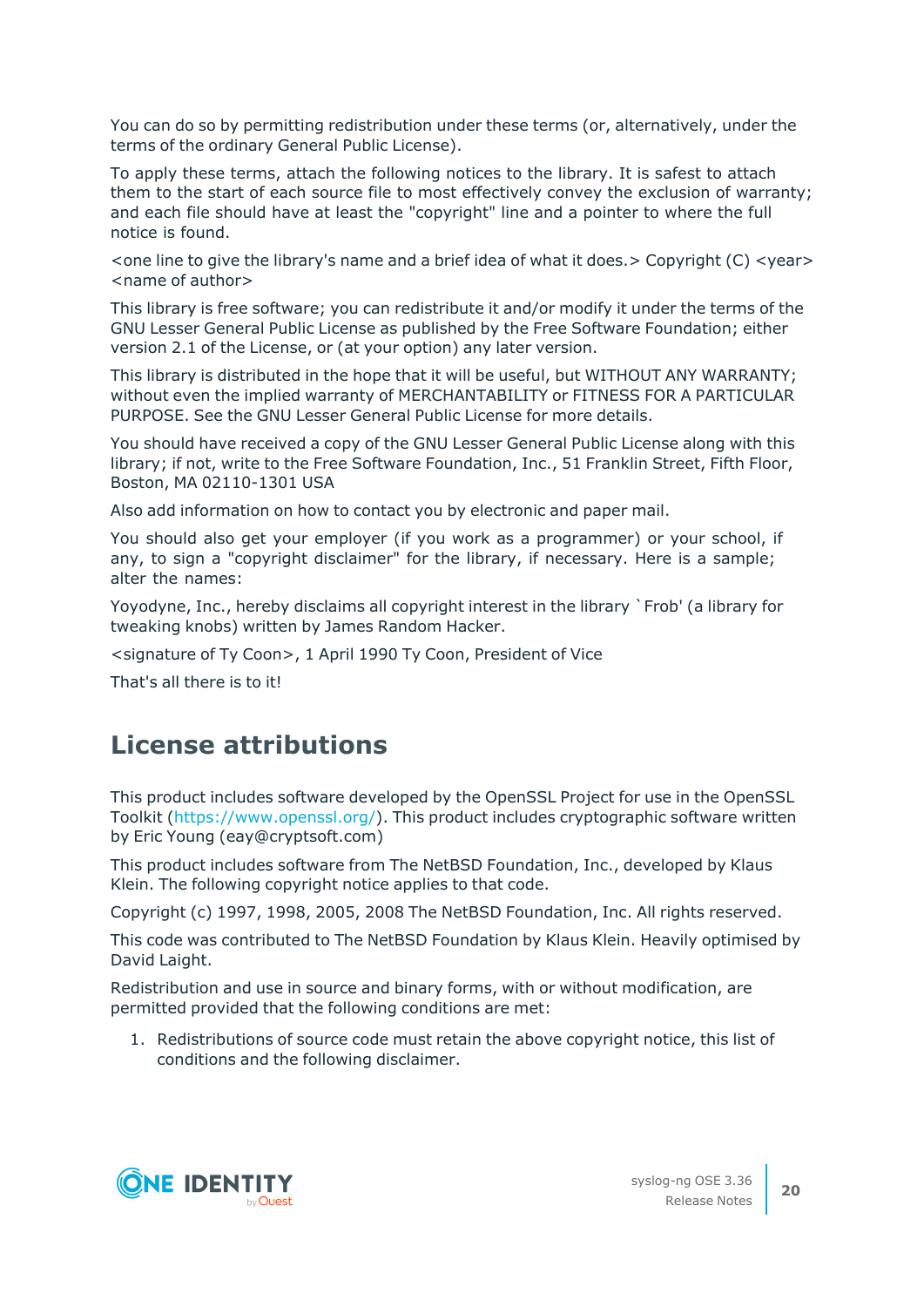2. Redistributions in binary form must reproduce the above copyright notice, this list of conditions and the following disclaimer in the documentation and/or other materials provided with the distribution.

THIS SOFTWARE IS PROVIDED BY THE NETBSD FOUNDATION, INC. AND CONTRIBUTORS ``AS IS'' AND ANY EXPRESS OR IMPLIED WARRANTIES, INCLUDING, BUT NOT LIMITED TO, THE IMPLIED WARRANTIES OF MERCHANTABILITY AND FITNESS FOR A PARTICULAR PURPOSE ARE DISCLAIMED. IN NO EVENT SHALL THE FOUNDATION OR CONTRIBUTORS BE LIABLE FOR ANY DIRECT, INDIRECT, INCIDENTAL, SPECIAL, EXEMPLARY, OR CONSEQUENTIAL DAMAGES (INCLUDING, BUT NOT LIMITED TO, PROCUREMENT OF SUBSTITUTE GOODS OR SERVICES; LOSS OF USE, DATA, OR PROFITS; OR BUSINESSINTERRUPTION) HOWEVER CAUSED AND ON ANY THEORY OF LIABILITY, WHETHER IN CONTRACT, STRICT LIABILITY, OR TORT (INCLUDING NEGLIGENCE OR OTHERWISE) ARISING IN ANY WAY OUT OF THE USE OF THIS SOFTWARE, EVEN IF ADVISED OF THE POSSIBILITY OF SUCH DAMAGE.

This product includes code derived from software contributed to Berkeley by Chris Torek. The following copyright notice applies to that code.

Copyright (c) 1990, 1993

The Regents of the University of California. All rights reserved.

This code is derived from software contributed to Berkeley by Chris Torek.

Redistribution and use in source and binary forms, with or without modification, are permitted provided that the following conditions are met:

- 1. Redistributions of source code must retain the above copyright notice, this list of conditions and the following disclaimer.
- 2. Redistributions in binary form must reproduce the above copyright notice, this list of conditions and the following disclaimer in the documentation and/or other materials provided with the distribution.
- 3. Neither the name of the University nor the names of its contributors may be used to endorse or promote products derived from this software without specific prior written permission.

THIS SOFTWARE IS PROVIDED BY THE REGENTS AND CONTRIBUTORS ``AS IS" AND ANY EXPRESS OR IMPLIED WARRANTIES, INCLUDING, BUT NOT LIMITED TO, THE IMPLIED WARRANTIES OF MERCHANTABILITY AND FITNESS FOR A PARTICULAR PURPOSE ARE DISCLAIMED. IN NO EVENT SHALL THE REGENTS OR CONTRIBUTORS BE LIABLE FOR ANY DIRECT, INDIRECT, INCIDENTAL, SPECIAL, EXEMPLARY, OR CONSEQUENTIAL DAMAGES (INCLUDING, BUT NOT LIMITED TO, PROCUREMENT OF SUBSTITUTE GOODS OR SERVICES; LOSS OF USE, DATA, OR PROFITS; OR BUSINESS INTERRUPTION) HOWEVER CAUSED AND ON ANY THEORY OF LIABILITY, WHETHER IN CONTRACT, STRICT LIABILITY, OR TORT (INCLUDING NEGLIGENCE OR OTHERWISE) ARISING IN ANY WAY OUT OF THE USE OF THIS SOFTWARE, EVEN IF ADVISED OF THE POSSIBILITY OF SUCH DAMAGE.

### **OpenSSL**

This product includes software developed by the OpenSSL Project for use in the OpenSSL Toolkit [\(https://www.openssl.org/](https://www.openssl.org/)). This product includes cryptographic software written

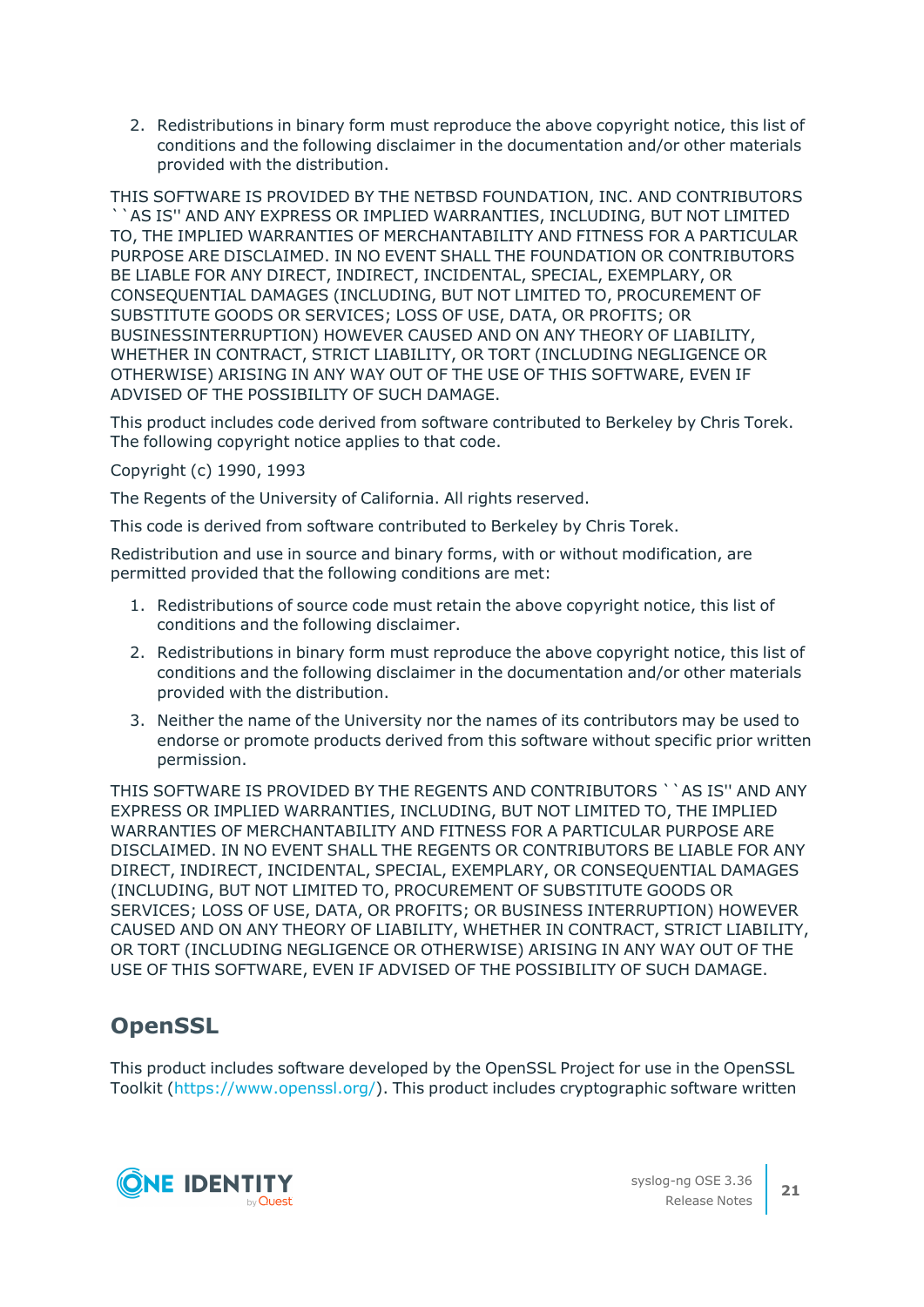by Eric Young (eay@cryptsoft.com)